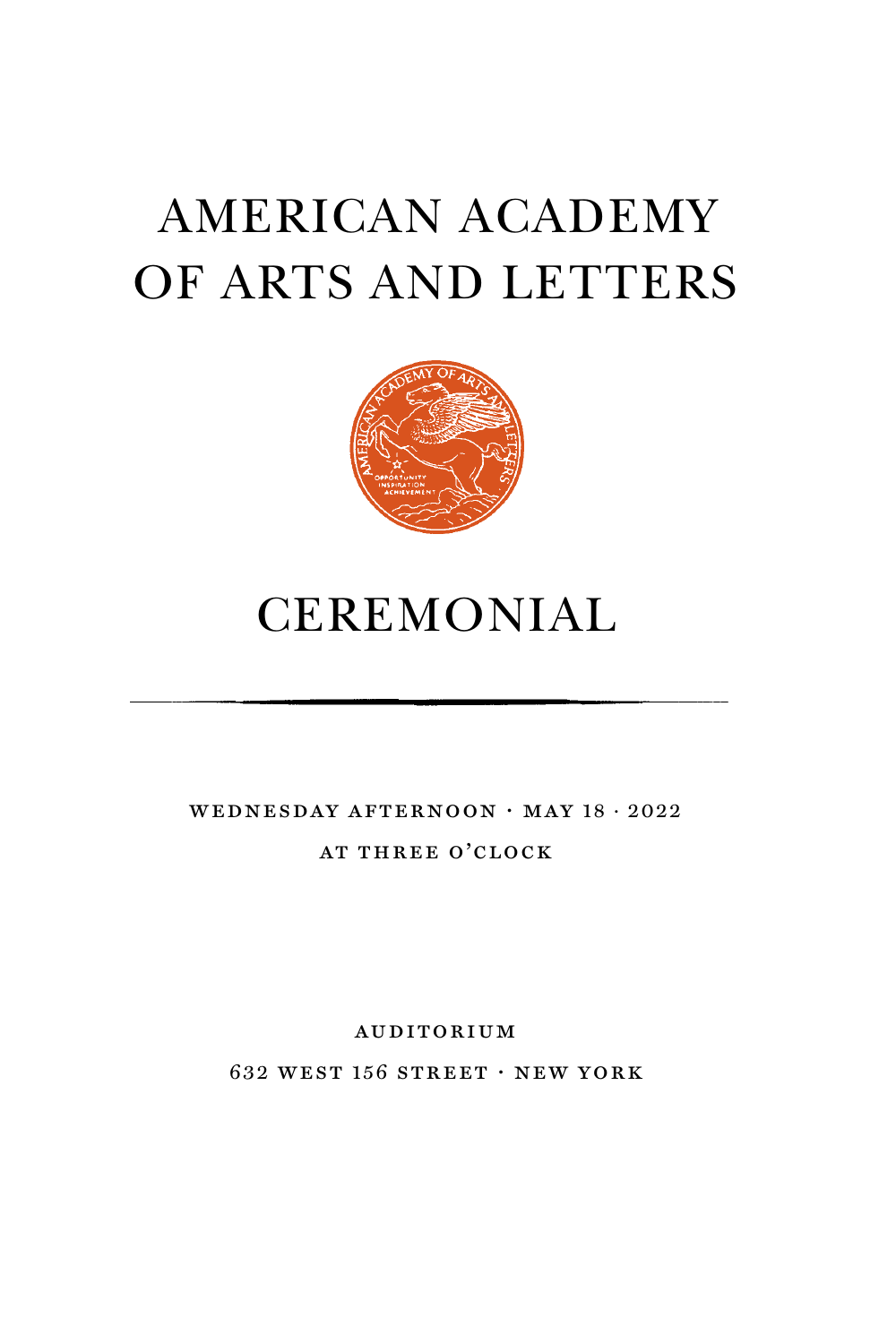## Board of Directors

#### american academy of arts and letters

#### president

Kwame Anthony Appiah 2022–2025

#### vice-presidents for architecture

Annabelle Selldorf 2020–2024 Billie Tsien 2022–2025

#### vice-presidents for art

Mel Chin 2022–2025 Joan Jonas 2022–2025 Amy Sillman 2022–2023

#### vice-presidents for literature

Hilton Als 2022–2025 Paul Muldoon 2019–2023 Jane Smiley 2019–2023

#### vice-presidents for music

Alvin Singleton 2022–2025 Augusta Read Thomas 2020–2024

> **TREASURER** Edward Hirsch 2022–2023

#### **SECRETARY** Ann Hamilton 2022–2025

executive director Cody Upton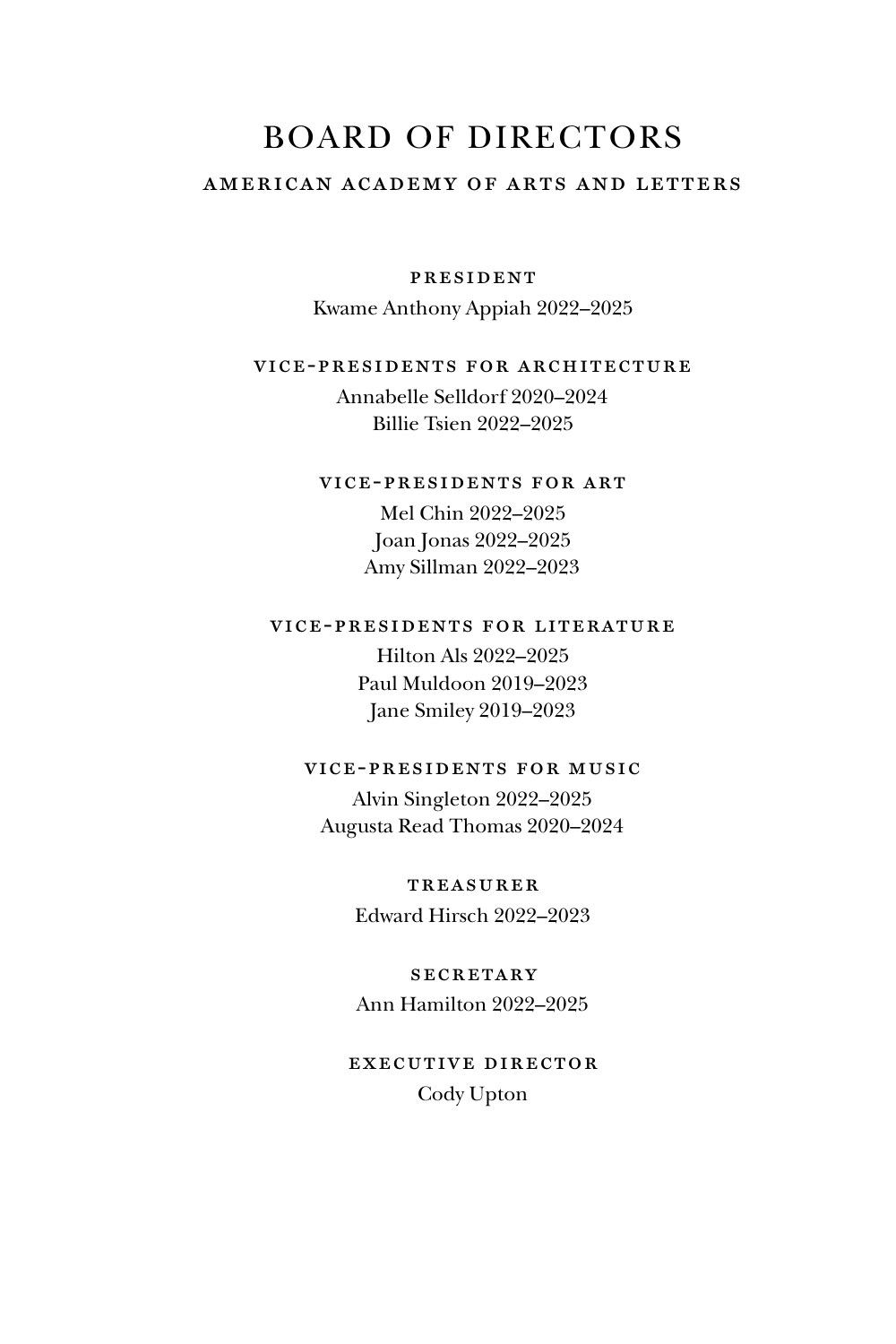# NEWLY ELECTED AMERICAN HONORARY MEMBER OF THE ACADEMY

#### *Presented by Kwame Anthony Appiah*

#### Joni Mitchell

Emerging from the 1960s Folk Revival, Joni Mitchell created an original and influential body of work transcendent in poetic and musical ideas. Singing with virtuosity and grace, from "Both Sides, Now" and "Big Yellow Taxi" to "Lakota" and beyond, Mitchell crossed genres ranging from folk to pop to jazz, in collaboration with Charles Mingus, Herbie Hancock, Wayne Shorter, and others. Singing of emotional experiences and the conflict between connection and freedom, her elliptical and interior lyrics, perfectly matched with vocal delivery, are emotionally etched in the memories of millions, and continue to be reinterpreted by artists today. She's a wild seed, let the wind carry her . . .

# NEWLY ELECTED FOREIGN HONORARY MEMBERS OF THE ACADEMY

#### *Presented by Kwame Anthony Appiah*

#### Kazuo Ishiguro

Kazuo Ishiguro, the British novelist, short-story writer, screenwriter, and musician, is almost unimaginably gifted and distinguished. In 2017, he was awarded the Nobel Prize for Literature, the Swedish Academy saying that he had "in novels of great emotional force . . . uncovered the abyss beneath our illusory sense of connection with the world." From his 1989 *The Remains of the Day,* to his most recent work, *Klara and the Sun*, Ishiguro's novels reach the highest levels of artistry as well as empathy with the human condition.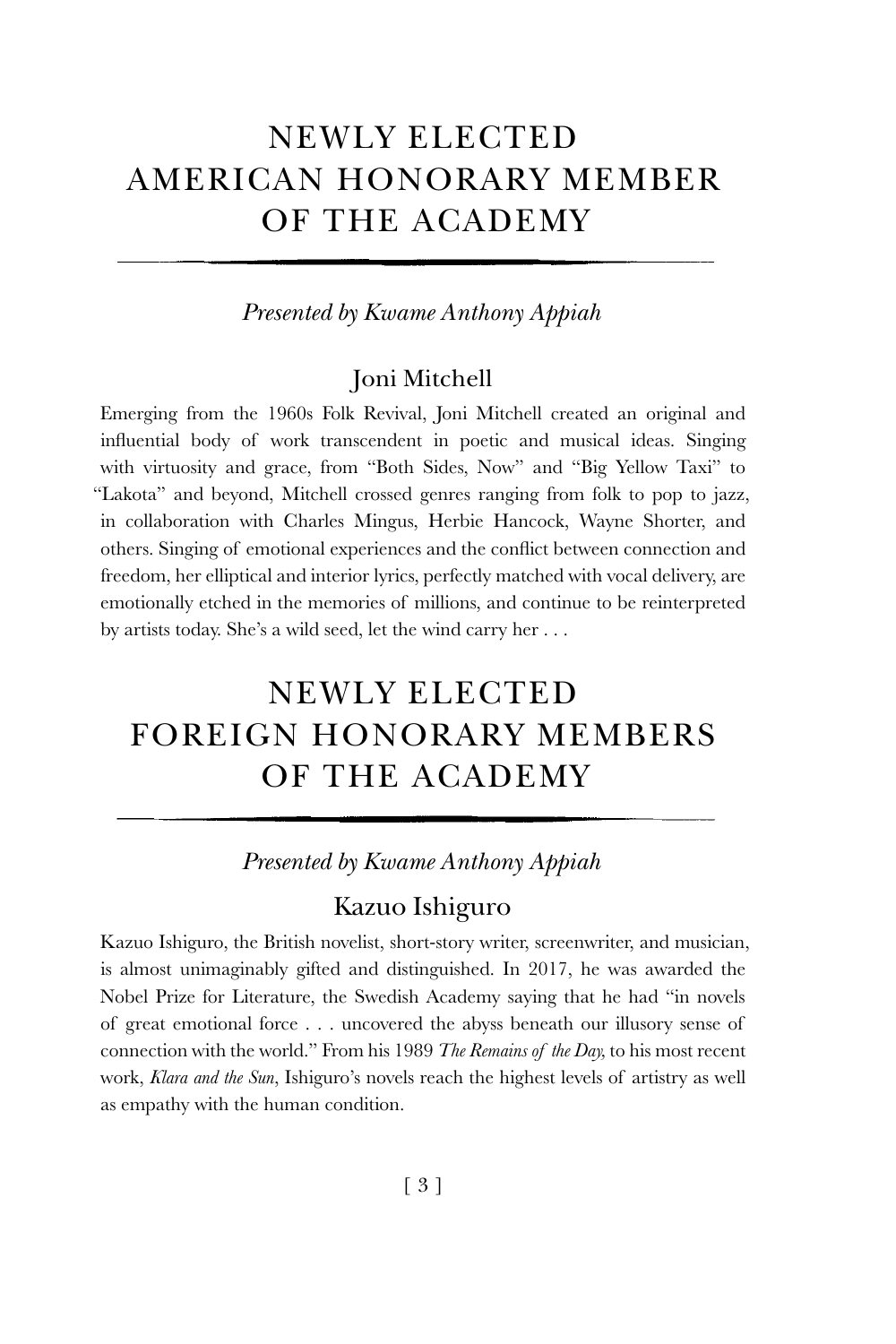#### Bridget Riley

The work of Bridget Riley is pivotal to the history of geometric abstraction. Riley's iconic black-and-white paintings of the 1960s, whose disorienting surfaces appear to vibrate, are exemplary of the artist's groundbreaking engagement with the dynamic nature of perception. Over subsequent decades, Riley has continued to explore the dramatic sensorial effects of subtle changes in color, line, and pattern in painting. The optical illusions in Riley's works continually ask viewers to examine what and how they see.

# NEWLY ELECTED MEMBERS OF THE ACADEMY

### DEPARTMENT OF ARCHITECTURE *Presented by Annabelle Selldorf*

### Deborah Berke

Deborah Berke has changed the culture of architecture as the Dean of the Yale School of Architecture, where she leads by the power of her example, not by the example of her power. From her earliest days as Dean, Berke has spoken of the need for collaboration, for a balance of life and work and the architect's responsibility to the larger world. She has done this in her own successful and exemplary practice, and, by shifting the focus of architectural education, is ultimately effecting a much needed sea change in the profession.

#### Thomas Phifer

The architect Thomas Phifer was trained in the catechism of rigorous modernism, but upon opening his independent practice, he found his own voice—an imaginative yet restrained amplification of his many gifts. Over the years he has been rewarded by the receipt of many prestigious commissions, and his designs for private residences are best characterized as architectural "haikus." His luminous artistic contributions enrich the profession and his exquisite work is at the highest standard of any architect practicing today.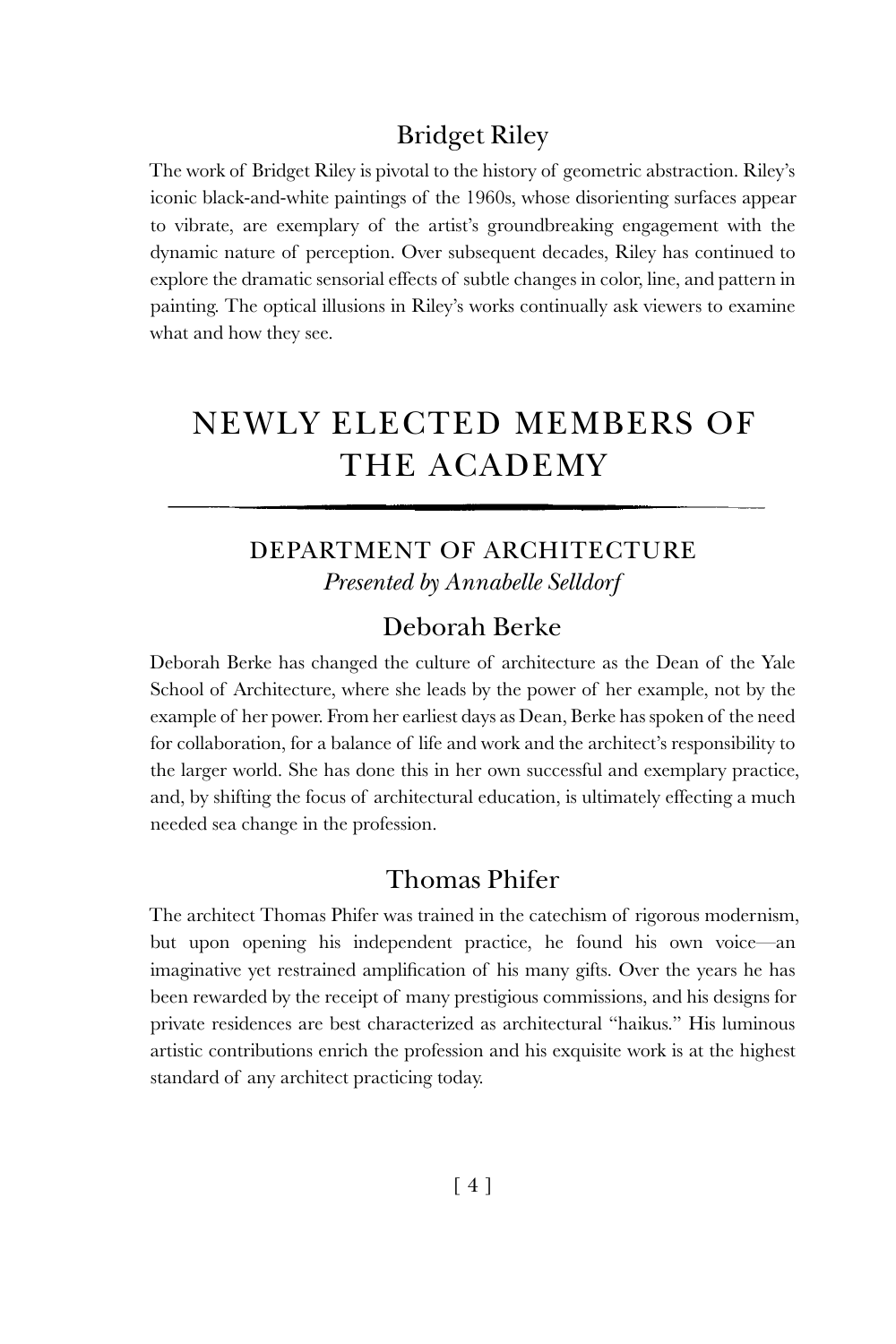### Michael Van Valkenburgh

Michael Van Valkenburgh has had a profound effect on the American landscape. Brooklyn Bridge Park has changed the lives of millions of visitors and those who live in the city by opening up the waterfront to the public. He has done this in ways that are beautiful and, at the deepest level, joyful. His award-winning work has graced countless campuses and institutions, and his work in the public realm has redefined the meaning of democratic space.

#### Mabel O. Wilson

Mabel Wilson is one of the most important figures today in the transformation of the way architectural history is taught. Focusing on African-American contributions to the built environment, her thinking on monuments and memory is particularly powerful at this time of reckoning. She was a part of the team that designed the University of Virginia's Memorial to Enslaved Laborers, of which Holland Cotter said: "Power is not its language. Closure is not its goal. Active, additive remembrance is." Wilson is a scholar and an activist and a voice of wisdom.

### DEPARTMENT OF ART *Presented by Joan Jonas*

#### Suzan Frecon

Suzan Frecon's paintings stand like sentinels. The light she creates with extraordinary color shifts changes with the viewers' movements. The work's powerful experience is quiet and sits outside of time. Her drawings, which are exceptional, are intellectually generous, and reveal how thoughtfully she makes decisions. They move across the paper in the present tense.

#### Charles Gaines

Over a long career, Charles Gaines has resolutely forged a reckoning between rigorously structured systems of order and the vagaries of lived reality. Best known for images from nature filtered through plotted grids, he has also created such works as *Librettos: Manuel de Falla/Stokely Carmichael*, which presented congruities between a 1904 opera by the Spanish composer and a 1967 speech by Carmichael. Gaines is a deeply influential artist/philosopher whose work engages the mind and the eye with equal force. In his hands, art meets life in uncanny and profound ways.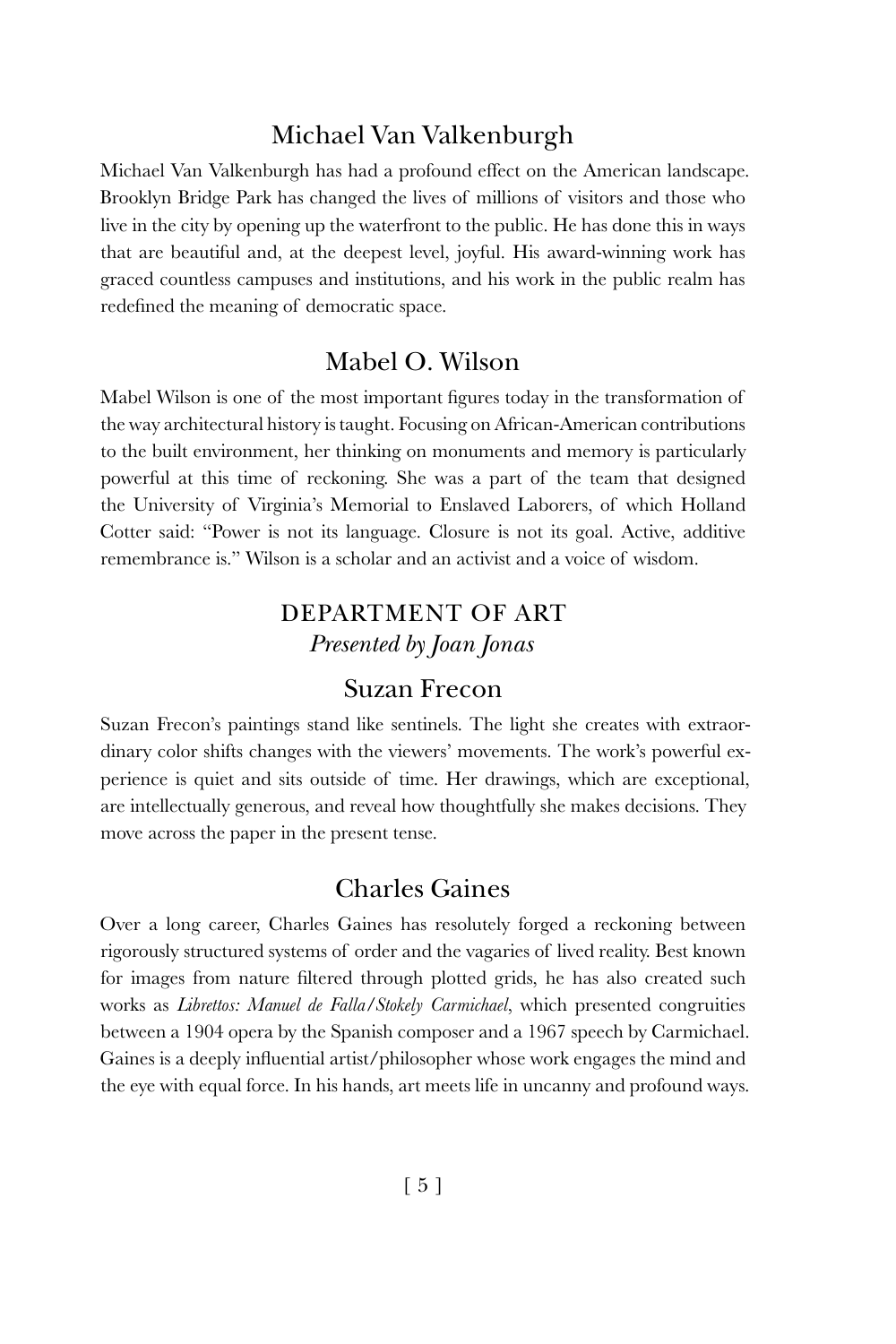#### Arthur Jafa

Arthur Jafa's genre-defying four-decade-long career has ranged from awardwinning cinematography to his own visionary auteurship of singular film/video works that function as long-form visual notebooks and meditations on the aesthetics of Black American life. His work draws its prismatic sources from the "high" of Black church hymns to the "low" of the scrolling image overload of Instagram. Jafa's work is crucial for our time, an unstintingly radical vision stated in imbricated form and content.

### DEPARTMENT OF LITERATURE *Presented by Paul Muldoon*

### Lydia Davis

Lydia Davis, a recipient of several of literature's highest honors and awards, has long been esteemed as one of the most original writers of our time. Admired for its unusualness, formal ingenuity, philosophical thinking, poetical precision, humor, and wit, her fiction has often been said to defy description or categorization. What is unequivocally clear is that she has created a body of work that is one of the great contributions to American letters.

#### Terrance Hayes

The publication in 2018 of *American Sonnets for My Past and Future Assassin* confirmed what earlier collections had already intimated—that Terrance Hayes is a major American poet. His technical prowess and boundless wit might be construed by some as admirable in themselves, but they are also unerringly at the service of a vision of "a parallel world where all Dr. Who's / are black," an America rendered with equal attention to pain and possibility: "I lock you in an American sonnet that is part prison, / Part panic closet, a little room in a house set aflame."

#### N. Scott Momaday

N. Scott Momaday of the Kiowa Nation came of age between two eras. In one, memory was supreme, and language wove living beings of it. In the other, all that was deemed necessary became the written word. *House Made of Dawn* was the first of his many creations to bring it all together in powerful oratory. Though we might be broken, we are spoken beautifully into understanding that we become the land and the land becomes us.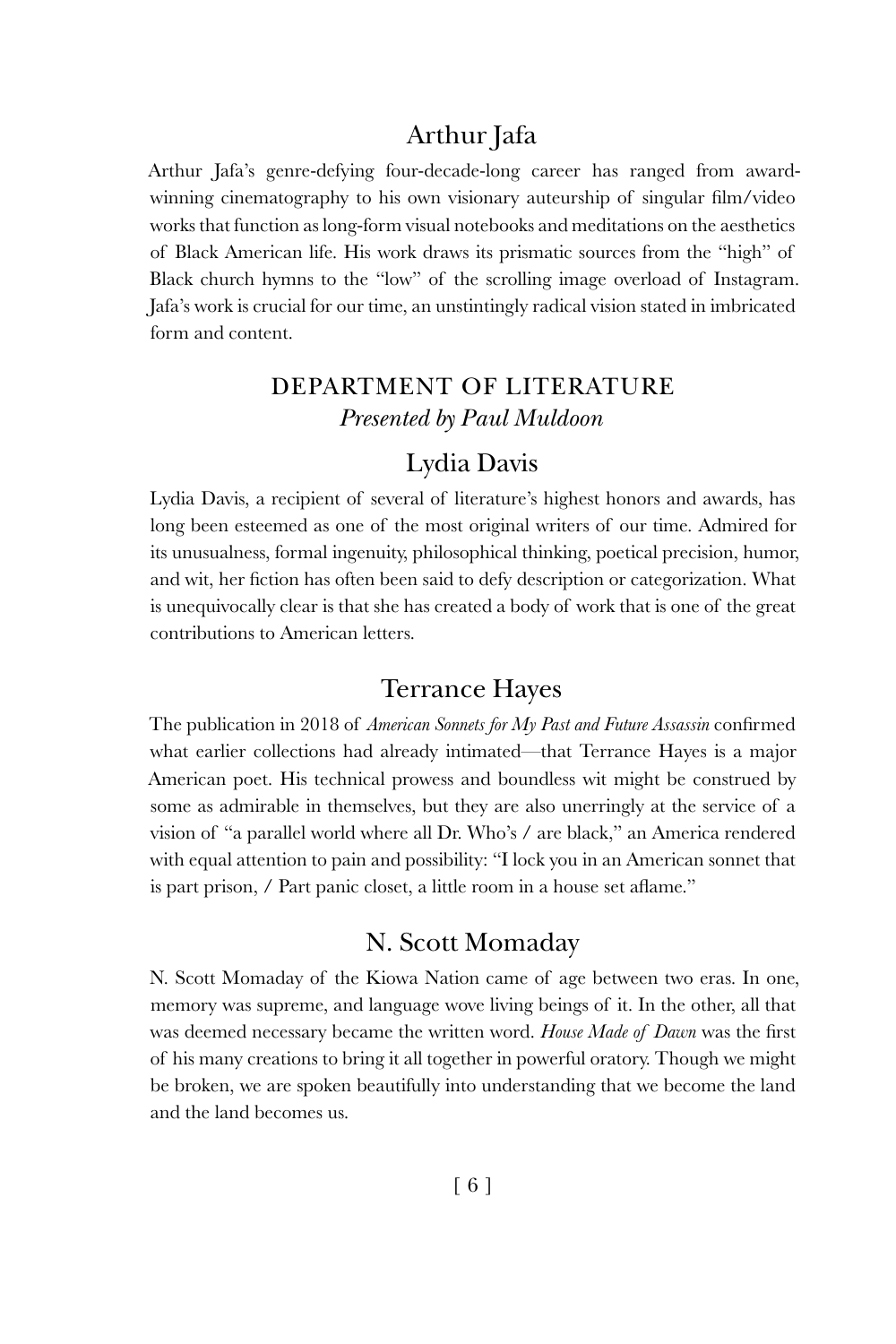#### Tim O'Brien

Tim O'Brien's brilliant and searing *The Things They Carried* is the most heralded and widely anthologized linked stories collection in contemporary American literature. The author is also a great novelist whose investigations of moral choice, ambiguity, the psychology of concealment and denial, and the nature of truth, seek finally to transcend violence. Recognized for "advancing peace through literature," he is an innovative narrative artist, a psychologically probing portraitist of the modern American soldier, and one of our foremost literary writers.

#### Elizabeth Strout

In Elizabeth Strout's novels and stories, the least likable character is free to claim center stage, while the anger that should overwhelm another character fails to materialize. Again and again, the reader's expectations of how narratives must proceed are upended, and we are shown the world not as we imagine it, but as it is. Strout's books bear witness to life's many hardships with respect and honesty. She is one of our finest writers.

#### Amy Tan

Amy Tan is a pioneer of world literature. Her first book, *The Joy Luck Club*, is an American classic, and has been required reading for five generations. After that breakthrough novel, drawn from her own family's history in China and San Francisco, Tan has written more than a dozen works of fiction and nonfiction. Her work has been staged widely and filmed successfully, and has been translated into thirty-five languages. As a literary citizen and a voice of compassion and inclusion, Amy Tan is almost without peer.

### DEPARTMENT OF MUSIC *Presented by Augusta Read Thomas*

### John Luther Adams

From Alaska's boreal forests to New York City, Baja California, and rural New Mexico, John Luther Adams has made a boldly experimental body of music that transcends the landscapes that have nurtured it. His compositions extend across time and space to generate their own gravity and sense of place. In our swiftly changing world, his music is an invitation to stillness, both a refuge and a reminder of all we stand to lose.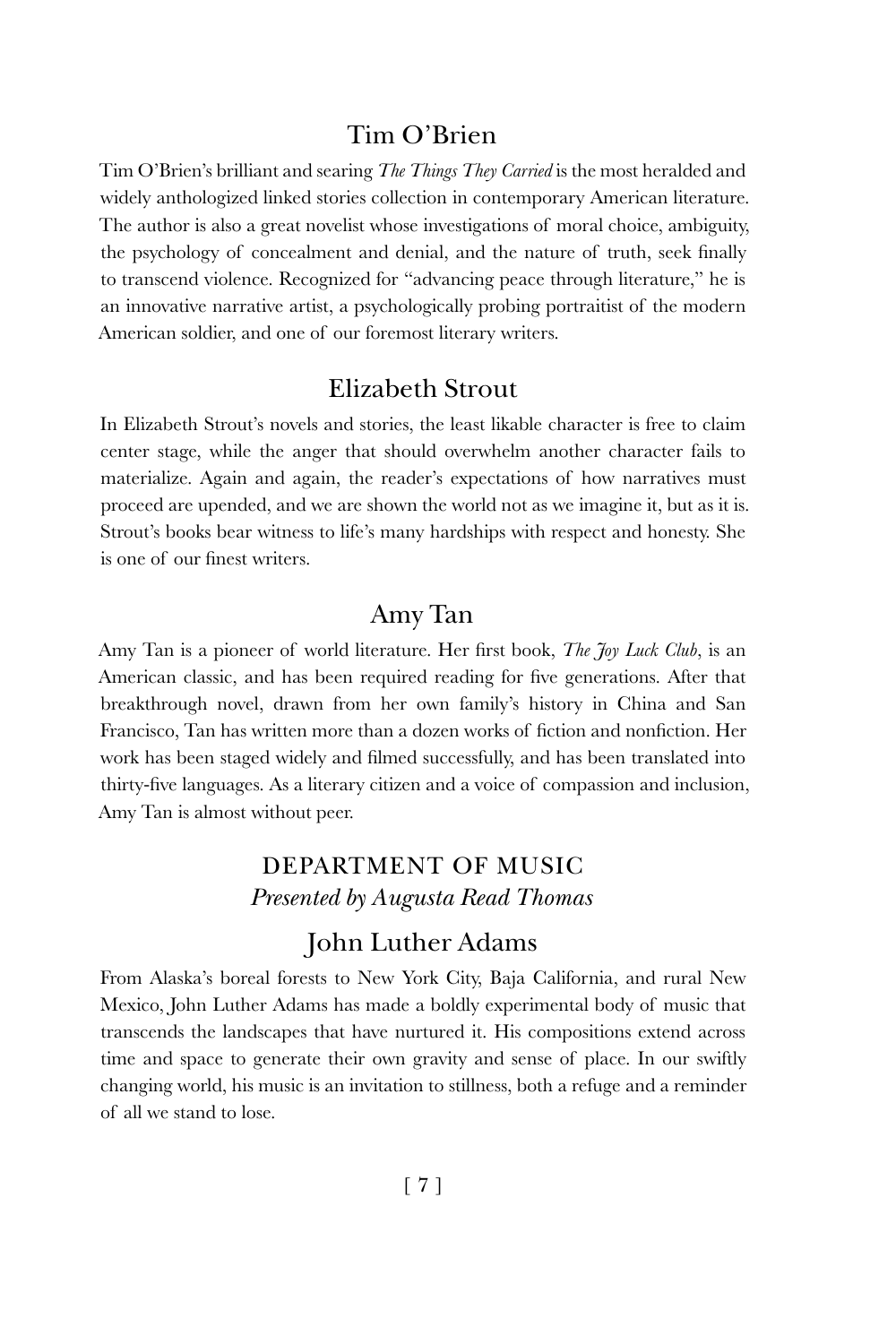### Jennifer Higdon

As a vital composer in contemporary classical music, Jennifer Higdon has earned prestigious accolades for her compositions ranging from chamber, choral, large ensemble, and opera. As a flutist and a devoted teacher, she has been a dynamo in education and the new music scene in our society during the past three decades. Her music has inspired people in all generations, and her significant contribution to American culture is unmistakable.

### Annea Lockwood

Annea Lockwood has long been an influential and pioneering figure in the world of experimental music and sound art. She was one of the first musicians to revive interest in glass as a rich sonic medium and to establish sound mapping as an important form and process in the emergent fields of soundscape art and acoustic ecology. Still working in a boldly experimental vein, Lockwood is an inspiring and encouraging presence in the lives of younger composers.

### David Sanford

David Sanford is composer of a bold and explosive series of pieces for orchestra and chamber ensembles with a style new and confrontational, as well as sturdy and intelligible. *Black Noise*, for the Boston Modern Orchestra Project, confirms the presence of a composer whose music is both startling and memorable.

### Christopher Theofanidis

Christopher Theofanidis is one of the most frequently performed composers in the USA today. The reasons are not far to seek: his music is rhythmically lively, colorfully orchestrated, and always deeply and passionately expressed. From his many services to the field of American music to his status as a sought-after teacher, Christopher Theofanidis has given his talents generously to the field.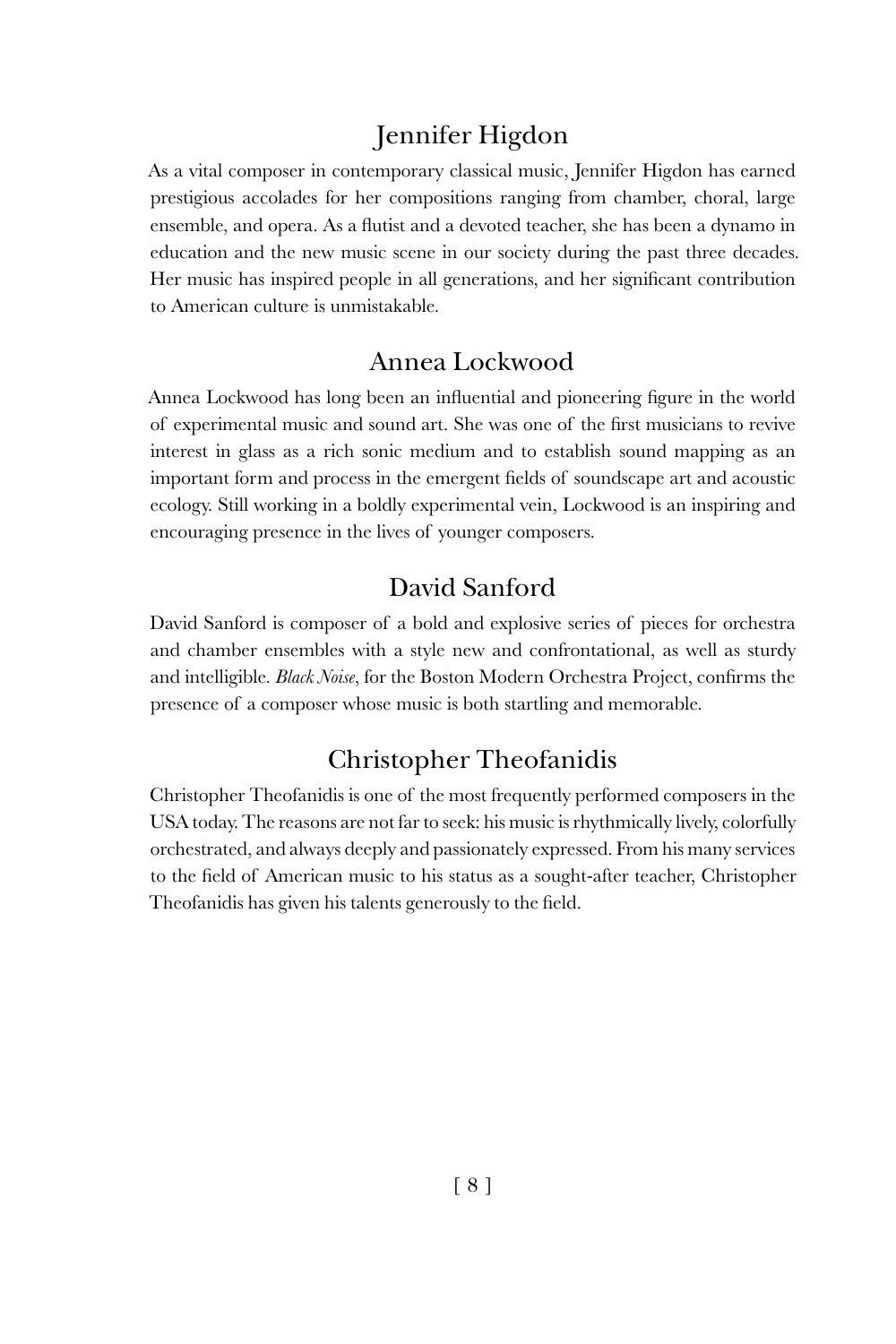## Awards in architecture

#### *Presented by Toshiko Mori*

#### ARTS AND LETTERS AWARDS

#### Antón García-Abril and Débora Mesa

Founded in 2000 by Antón García-Abril and Débora Mesa, Ensamble Studio deliberately blurs boundaries with art and structural engineering to create powerful, vivid architecture that is felt as much as it is understood. Their intense focus on materiality and light, on weight and substance, as expressed in concrete and stone, shows they are choreographers of gravity and mass, profoundly important in an era of thinness and ephemerality. Ensamble's distinct and masterful approach has resulted in an exceptional body of work that transcends typology and definition.

#### Florian Idenburg and Jing Liu

Florian Idenburg and Jing Liu of SO-IL have developed a sophisticated and varied body of work that has consistently balanced out the equation between critical restraint and exuberant complexity. Designing between ambitious geometries, tectonic precision, and an engaged recognition of the urban contexts within which they work, their interventions maintain a deep connection with the discipline's conventions while always demonstrating the transformational capacity of architecture to produce new forms of knowledge through uncanny speculations.

### Sharon Johnston and Mark Lee

Sharon Johnston and Mark Lee have explored and put to use the most elemental of architectural forms in ways that are simultaneously simple and complex. Their projects unfold, revealing a whole that is greater than any individual component. With a vibrant practice that intersects with academia and curation, they have committed themselves to creating unique buildings and spaces that make significant contributions to individuals and cities alike.

#### Anthony Titus

Anthony Titus is an architect, painter, and teacher of unique and inspiring dimensions. A graduate of Cooper Union, he carries the ideals of the late great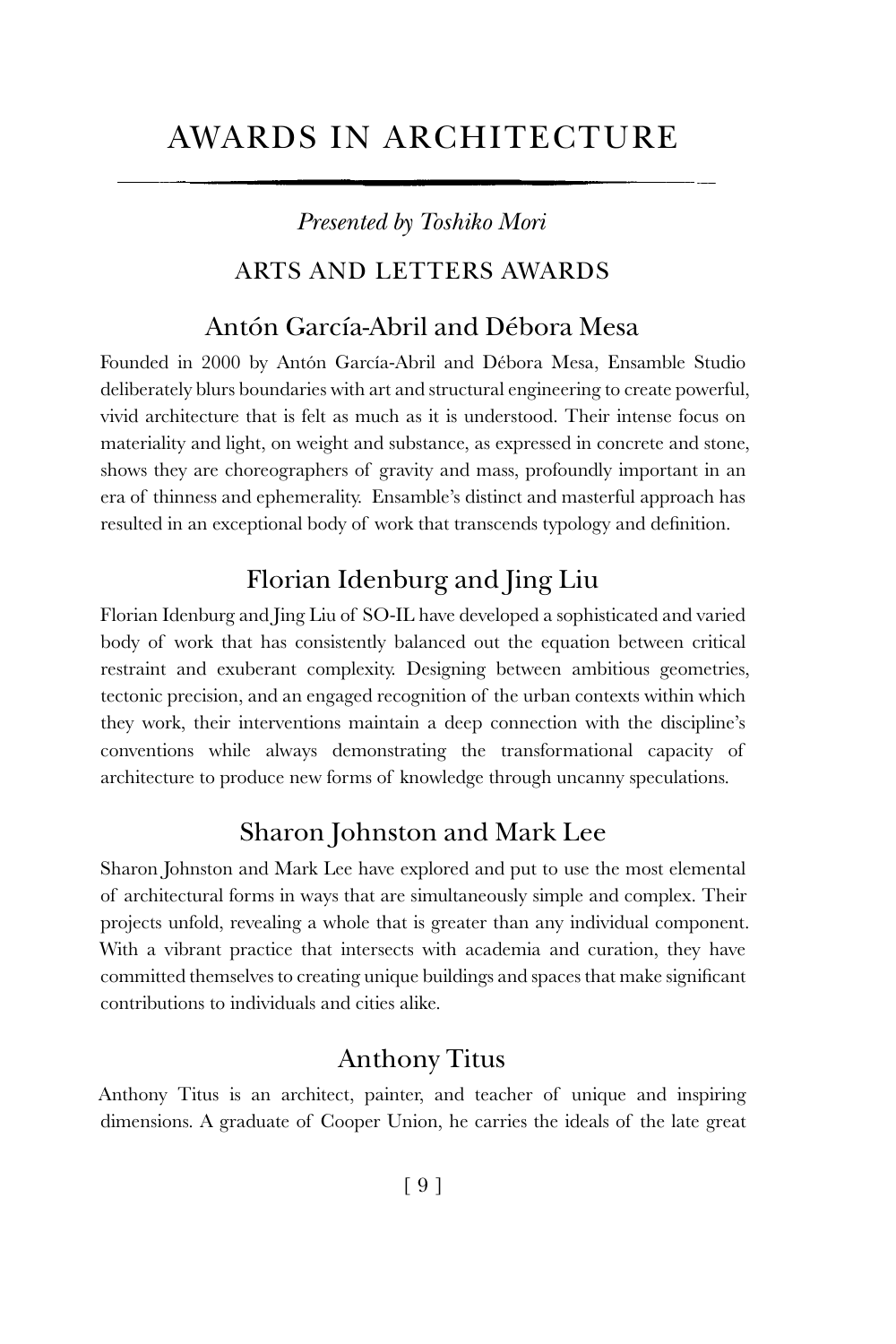John Hejduk: belief in the power of architecture. The synthesis of arts—poetry, painting, sculpture, and architecture—is at the core of Titus's actions. Through his brilliant three-dimensional compositional works, he explores fundamental ideas, which he channels into teaching architecture. His commitment to teaching as a social act of giving back does and will continue to inspire future generations.

### ARNOLD W. BRUNNER MEMORIAL PRIZE IN ARCHITECTURE

#### Carme Pinós

Carme Pinós's architecture engages her strength of reason with compassion for humanity, harmonizing emotion and rationality. Each building is embedded within the terrain, connecting and transforming its context. Her curvilinear forms blend with their surroundings, blurring the boundary between the physical world and memory. A complex series of sections within each project results in spectacular spatial experiences, while the innate rationality of her plans is influenced by her lyrical intuition to become fluid expressions of openness.

# Awards in art

*Presented by Catherine Murphy*

#### ARTS AND LETTERS AWARDS

#### Candida Alvarez

Candida Alvarez is best known for her colorful and visually energetic paintings that borrow from a surfeit of imagery, including modern art history, personal photographs, cartoons, and mass media. Remixing and reworking source materials across mediums is a recurring aspect of Alvarez's process. In a recent body of work, she digitally scanned and printed a set of pencil and watercolor drawings onto canvas, then added layers of matte acrylic. Her exploratory and intuitive approach to materials has yielded a diverse artistic output over the last three decades that includes sculpture, drawing, collage, site-specific installation, and works not easily categorized as one medium or another.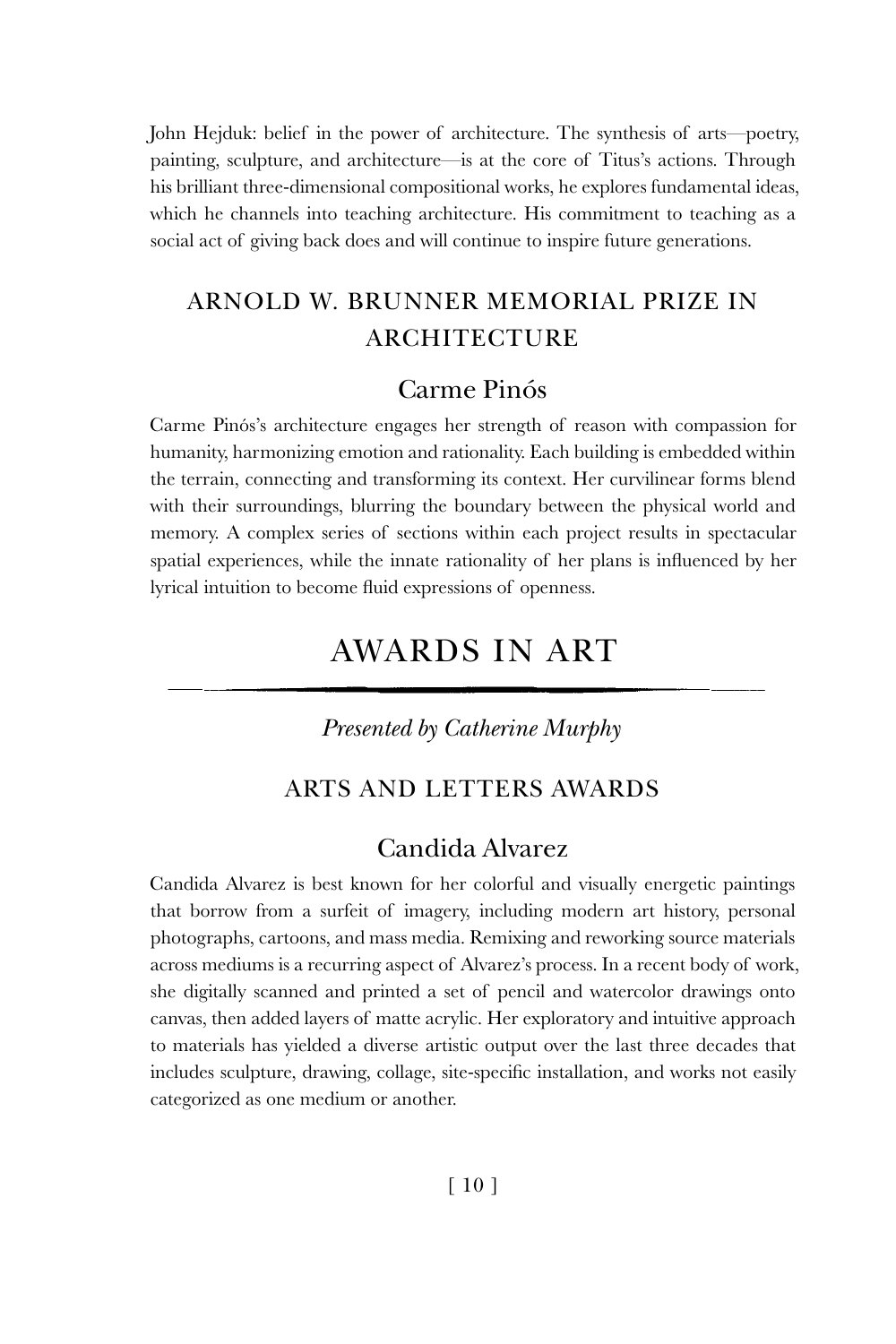#### Garrett Bradley

Garrett Bradley's highly affecting films use the tools of narrative, documentary, and experimental filmmaking to create complex representations of Black life in America. Participatory creation is central to the artist's process, whether developing trust with Black women struggling with the effects of the carceral state in *Alone*  (2017) and *Time* (2020), or reclaiming important moments of Black achievement and struggle in *America* (2019). Throughout her important work, Bradley makes space for connection across time, memory, and cultural identity.

#### Keltie Ferris

Keltie Ferris's expansive exploration of painting includes large-scale canvases layered with spray paint, energetic all-over graphite compositions, and pictures that play with depth perception through techniques of blurring and bas-relief. In an ongoing series of prints, Ferris uses his body to press oils and pigments into canvas—literalizing, formally, that an artist's identity is inextricable from their work. Drawing on a wide visual lexicon, from Impressionism to street art to digital interfaces, Ferris makes an abstract art for the twenty-first century.

### Judy Fox

Judy Fox's recent work includes exquisite terracotta and casein sculptures that hybridize forms drawn from plant biology, embryology, and human anatomy. The works have an uncanny effect, redolent of Surrealism, that is both familiar and alien. Fox's commitment to figuration and to a contemporary and feminist exploration of myth has endured over her more than three decades of artmaking. The artist's technical prowess and fine attunement to the psychological resonance of organic forms is evident throughout her oeuvre.

#### Rachel Harrison

One of the most influential artists of her generation, Rachel Harrison remixes artifacts from contemporary life with handmade forms to create works—sculpture, installation, photography, and drawing—dense in cultural association. Harrison's references are wide-ranging; she borrows from art history, pop culture, politics, and literature. Through incisive juxtapositions of subject matter, her objects communicate a multiplicity of perspectives all at once, yet part of their appeal is their tendency to evade full disclosure.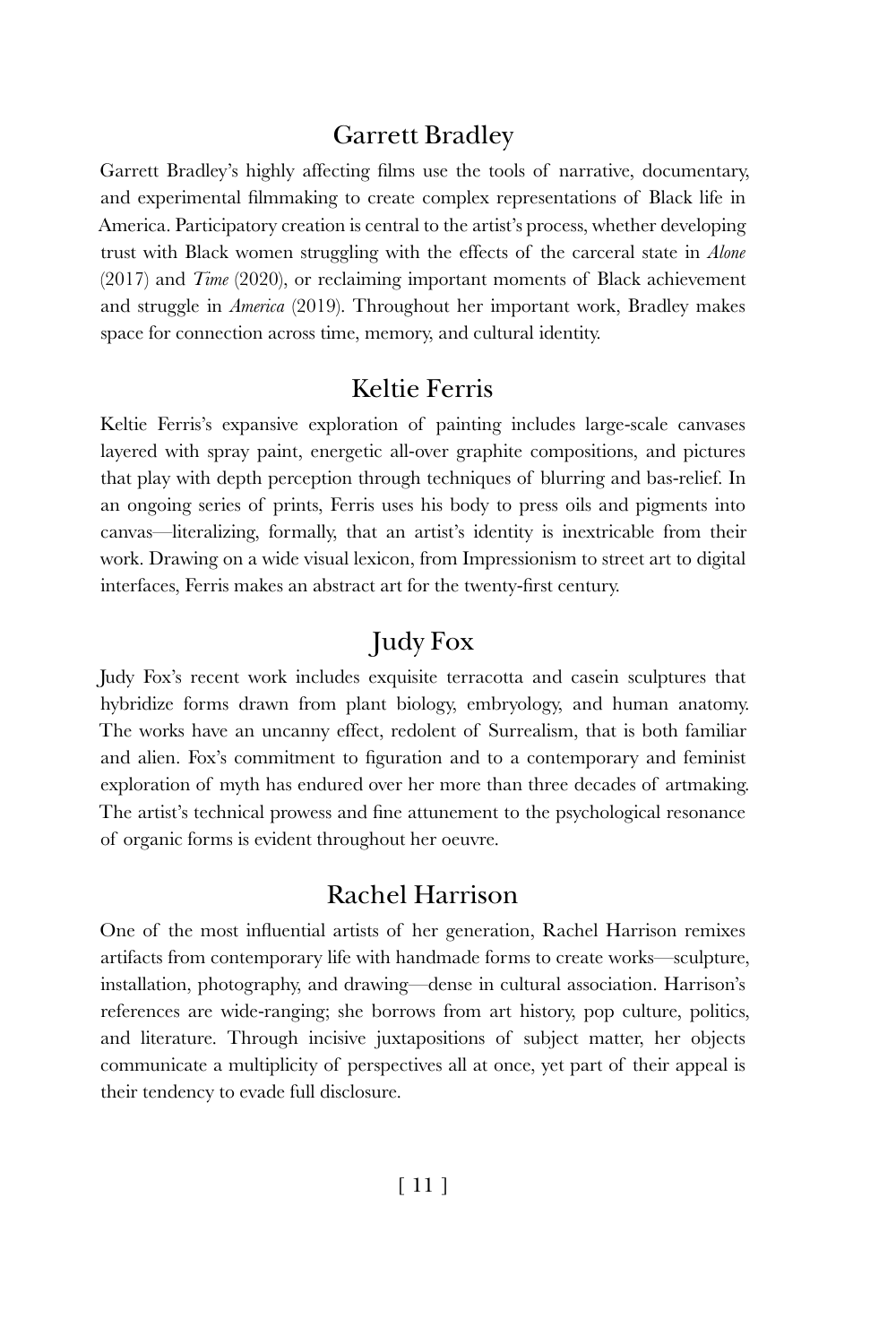### GWENDOLYN KNIGHT LAWRENCE AWARD Ellen Berkenblit

With their gestural mark-making and cartoonish figuration, Ellen Berkenblit's large-scale paintings hint at narrative but ultimately refuse it, offering instead motifs and characters rich in associative possibility. A female protagonist with saucer eyes and exaggerated appendages, usually shown in right-profile, is one such recurring character in Berkenblit's work. The artist's work is chock-ablock with painterly pleasure, humor, and intrigue.

### JACOB LAWRENCE AWARD Suzanne Jackson

Suzanne Jackson's tremendous creative output over the last five decades includes work as a visual artist, gallery owner, poet, theater and costume designer, dancer, educator, and activist. In the late 1960s, Jackson engaged her West Coast peers, including David Hammons, Senga Nengudi, Betye Saar, and Emory Douglas, by founding Gallery 32. Jackson's painting practice at that time included large scale canvases, murals, and sculpted paintings; recently she has been making suspended paintings, without stretchers, that incorporate everyday materials from her environs in coastal Georgia.

# ROSENTHAL FAMILY FOUNDATION AWARD Kerstin Brätsch

Kerstin Brätsch's painting practice is concerned with the circulation of images, the possibility of a painting transmuting across diverse materials, and the potential of artistic collaboration. For a 2019 commission for the Museum of Modern Art, Brätsch worked with Italian decorative painters to create a series of wall reliefs using the 17th-century Italian technique *stucco marmo* and engaged a glass master to translate brushstrokes into stained glass objects. Brätsch often revisits and reworks her own imagery and materials; her stained glass works included melted-down shards from previous sculptures. Brätsch's work has the meme-like quality of our digital age, yet is firmly committed to craft techniques rooted in the material world.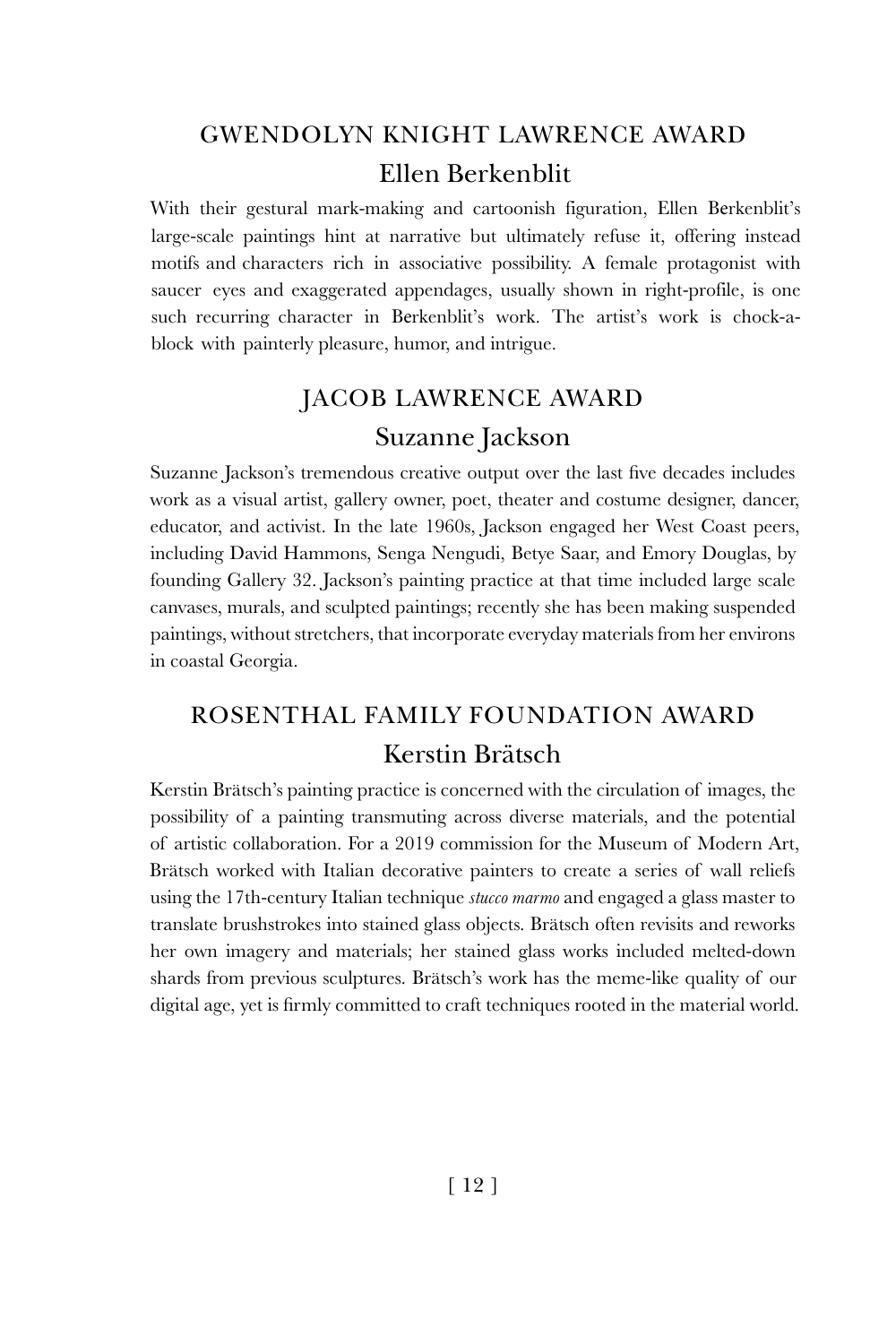#### ART PURCHASES

Works by these artists were purchased in 2022 and will be donated to museums in the United States.

> Andrea Belag · Carl D'Alvia · Hadi Fallahpisheh · Pam Lins Matt Saunders · Shinique Smith · Martine Syms

# Awards in Literature

*Presented by Amy Hempel, Joy Williams, and Henri Cole*

#### ARTS AND LETTERS AWARDS

#### Catherine Barnett

Catherine Barnett's poems are scrupulously restrained and beautifully made. Her first two books—*Into Perfect Spheres Such Holes Are Pierced* and *The Game of Boxes*—are taut, heartsick, and grief-stricken. Her third book, *Human Hours*, widens her scope. The mourner lets loose what she calls her "inner clown" and releases her gift for droll analysis and life-sustaining pleasures. She is a spiritual searcher. Her poems are deeply humane, dark, and exuberant.

### Jo Ann Beard

In brilliantly recursive narratives, Jo Ann Beard has amplified the reach of what a personal essay can be, can do. In fact, she obviates the need for distinctions between genres. Her compassionate and sometimes harrowing work respects her subjects, often people facing the hardest moments of their lives. In selective detail, Beard's bracing prose celebrates language, endurance, and joy. It "honors the beautiful, the sacred, and the comic in life."

#### Aleshea Harris

Aleshea Harris's singular voice is like a new music: deep, complex, uplifting, and transfiguring. In her three full-length plays, the forty-one-year-old playwright has made various real life abstractions, such as longing and hope, the politics of exclusion and social history, real through characters who speak, move, and interact in an America that's made new through Harris's remarkable sensibility, ardor, and care.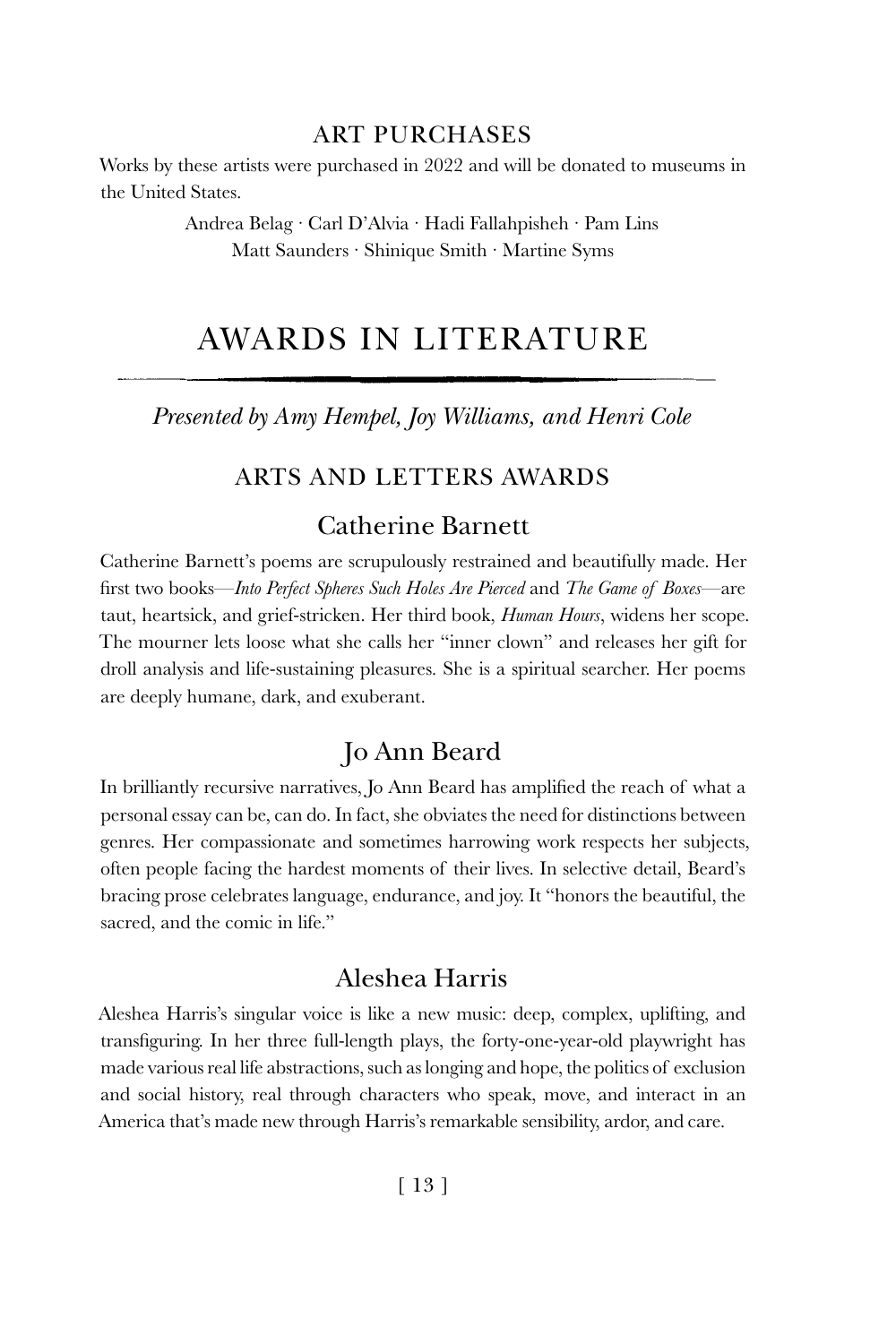#### Sarah Manguso

Sarah Manguso's eight books include two works of poetry, five works of prose, and, most recently, the novel *Very Cold People*. Her writing has been admired for its elegance, precision, formal innovation, and depth of thought. *Very Cold People* is a haunting coming-of-age story told by a much-abused but clear-eyed New England daughter. A fiercely original and bracingly honest depiction of family dysfunction and class shame, it is the latest milestone in a distinguished literary journey.

### Joyelle McSweeney

Joyelle McSweeney is a remarkable poet of skill and daring. Her poems are encyclopedic, phantasmagoric, a rappel into hell. Death fletched: her most recent book, *Toxicon and Arachne*, shines in grief, in dark beauty, in brimming and fearless perception.

#### Susan Brind Morrow

Susan Brind Morrow defies categorization. She is a classicist, a translator of Egyptian hieroglyphics, and a naturalist. Her poetry has the inclusiveness of prose, her prose the precision of poetry. She writes with exceptional beauty about the Finger Lakes region of New York. She also takes us back to the Pyramid Texts and the origins of poetry. This strange constellation is illuminated by her brilliance. She has a deeply personal relationship both with the natural world and the most ancient texts. Everything she writes has the magical quality of the earliest chants and spells.

### Doug Peacock

Doug Peacock is a wildlife advocate, a wildlands camper extraordinaire, an iconoclast, a treasure, a legend, an American original. His 1990 classic *Grizzly Years*  remains one of the very best books about wilderness encounters ever written. *Was It Worth It?: A Wilderness Warrior's Long Trail Home* has the same freshness, integrity, and devotion. It's a gift, a call for wonder in these famished times.

#### Adrian Nathan West

Adrian Nathan West is a translator of over thirty books, and author of essays, criticism, and fiction. He translates mainly from Spanish and German, and his translation of Benjamin Labatut's *When We Cease to Understand the World* (2020) is both sensitive to the book's fusion of fiction and non-fiction, and consistently elegant in tone and register. His outstanding work on this book, and other volumes, opens the door to, and allows us to engage with, great writing.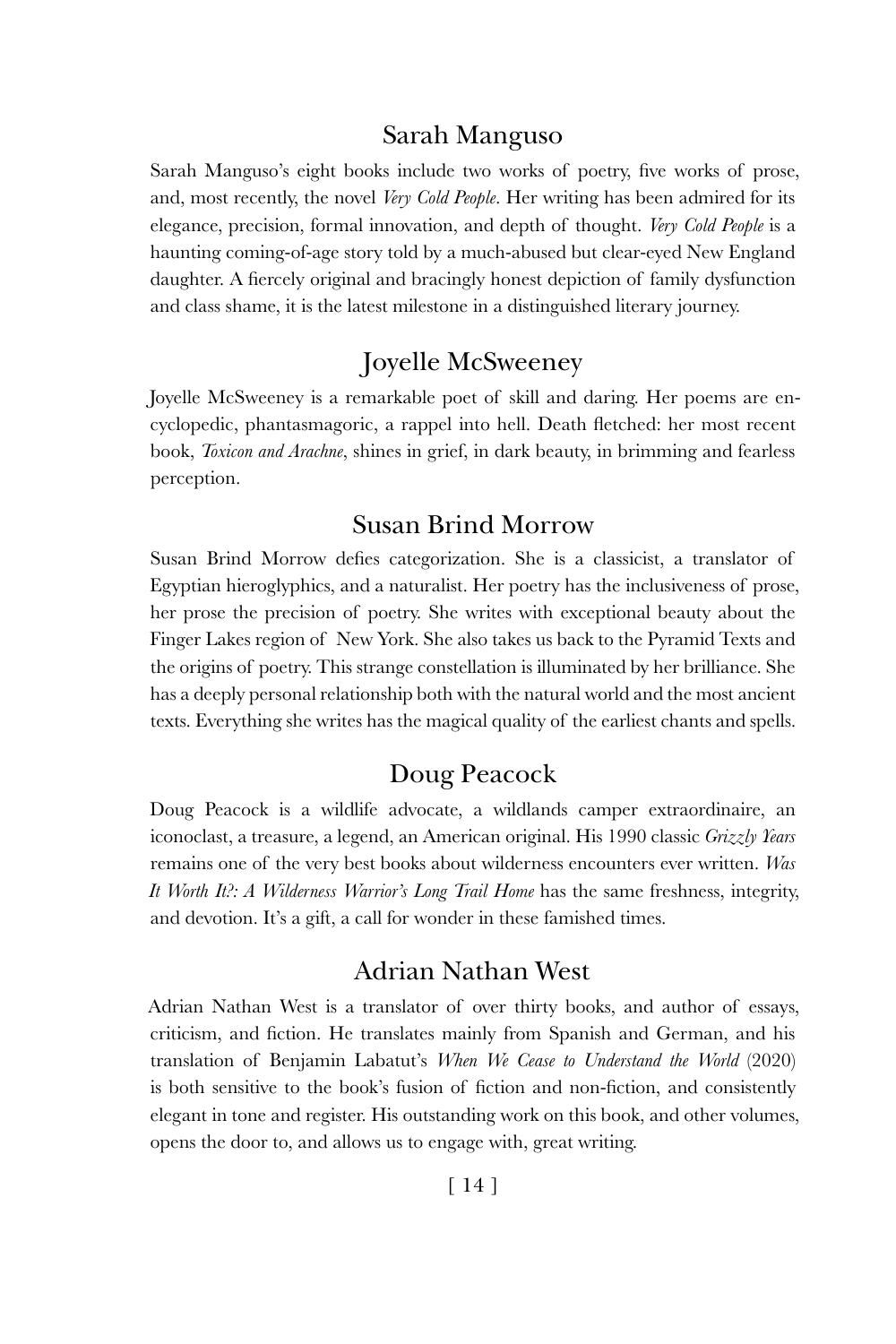### BENJAMIN HADLEY DANKS AWARD Martyna Majok

Martyna Majok's ferocious and wildly funny plays—*Ironbound, Cost of Living, Queens, Sanctuary City—*are inhabited by the immigrants, documented and undocumented, living on the edges of society, working in factories, cleaning houses, caring for the infirm—the faceless people doing society's dirty work*.* It's the world in which she grew up. Majok has asked: "If a country has made a way of life impossible for certain people, how do we still care for ourselves and others when the rules and laws might not actually want those people to thrive?" Her growing body of work will keep that question alive.

### SUE KAUFMAN PRIZE FOR FIRST FICTION Jackie Polzin, *Brood*

Jackie Polzin's first book, *Brood*, is a triumph. Narrated by a wise, witty, sharply observant young woman trying to nurture and protect a brood of chickens during a period of traumatic grief, the novel manages to be both devastating and heart lifting at the same time. Such a remarkable debut leaves readers deeply satisfied but also hungry for whatever this talented writer may produce next.

# KATHERINE ANNE PORTER AWARD Lynne Tillman

Lynne Tillman is a writer of singular purpose whose work moves seamlessly, and with great wit and invention, between the novel, short fiction, cultural criticism, and the essay. With Tillman, things are never what they seem to be—which is a theme at the center of her latest novel, *Men and Apparitions* (2018). Her work is shot through with narrative upheaval, jazzy riffing in the margins, but never deviates from her primary concern, which is to embrace the dignity of not knowing . . . and therefore encourage her readers to look and think again.

## ROSENTHAL FAMILY FOUNDATION AWARD Kirstin Valdez Quade, *The Five Wounds*

Kirstin Valdez Quade's first novel *The Five Wounds* is storytelling at its most bountifully serene. From the earliest pages when a somewhat disastrous reenactment of Christ's Passion takes place on Good Friday in the humble village of Las Penas, New Mexico, Valdez Quade is in total tonal control of the vigorously troubled world of the Padilla family. Her prose can be real and forthright as nails or as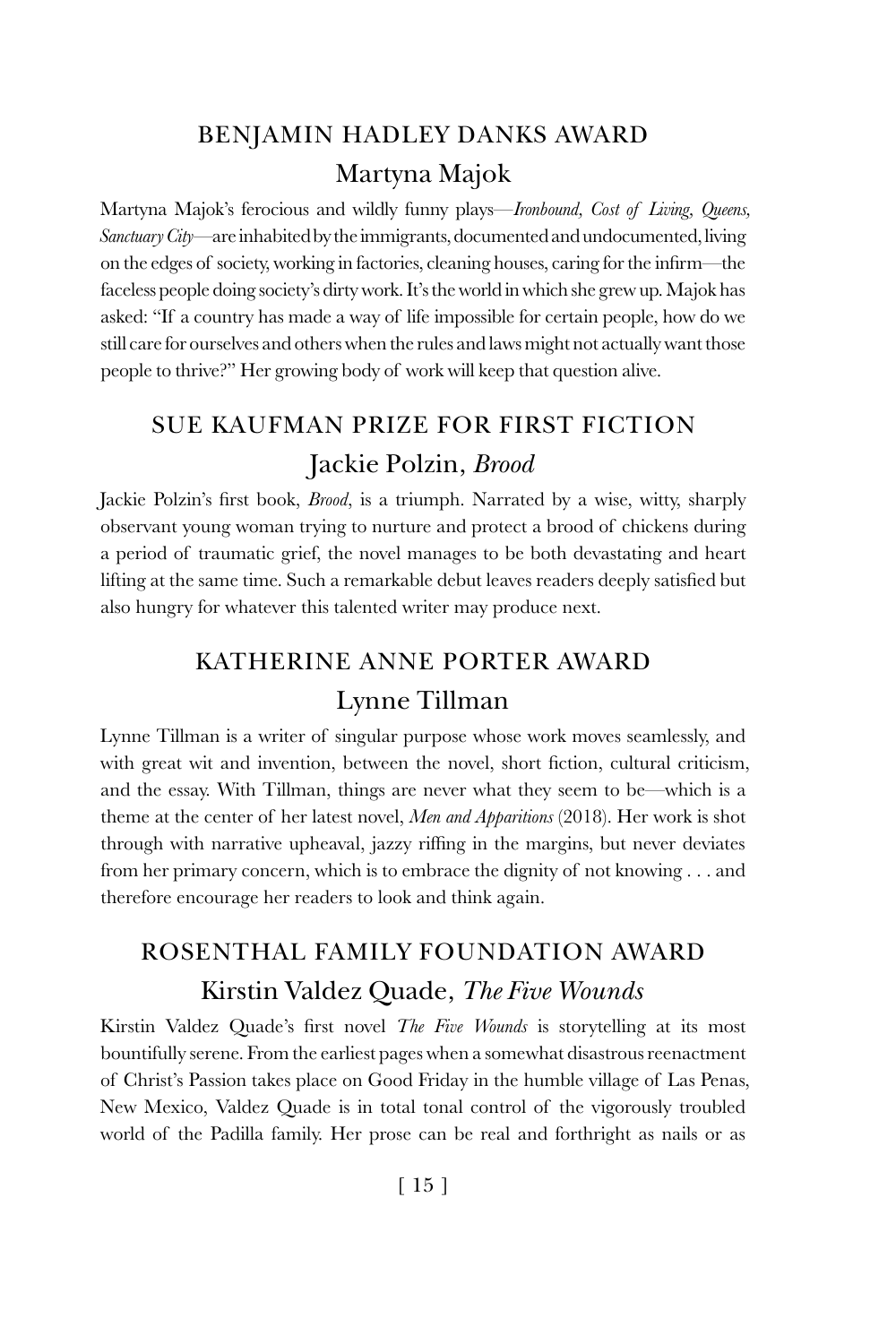impossibly reassuring as a startling image as when a grandmother dying of cancer feels her tumor as "an insistent pressure on the top left of her head and when she ignores it, it nudges her gently, like a blind old cat."

### HAROLD D. VURSELL MEMORIAL AWARD Joshua Cohen

Hallmarks of Joshua Cohen's work are restlessness, verve, calm inquiry, and fearless slapstick. He's a brainy writer but sociable, a smooth talker with an absurdist's eye. *The Netanyahus*, his latest novel, is crafty, hilarious, engaging, and quite dark.

# THORNTON WILDER PRIZE FOR TRANSLATION Edith Grossman

Edith Grossman is one of the great translators of our time. Her work is precise, transformative, and wide-ranging. She has personally brought us centuries of Spanish and Latin American poetry and prose. She has made accessible the poems of the Spanish Renaissance. She has taken masterpieces of the Spanish language, like *Don Quixote* and *Love in the Time of Cholera*, and turned them into masterpieces of English literature. She understands the literary and cultural importance of translation. She wrote the book on why translation matters.

# MORTON DAUWEN ZABEL AWARD Patricia Lockwood

Equally groundbreaking in poetry, memoir, and fiction, Patricia Lockwood is a surpassingly original literary artist. Her work is vivid and quotable, whether in its dark and dead-on humor or in recounting a soul-honing tragedy. She is a fearless guide through what is gained and lost by facing our lives full-on. She is true to experience, yet sees everything wonderfully skewed. This complements what her readers experience: they are privy to "the evolution of an imagination."

# AWARD OF MERIT MEDAL FOR POETRY Stephen Dobyns

Of how many poets can it be said that their work changed the art itself ? Working in the American vernacular, Stephen Dobyns reimagined narrative: in poem after poem, impeccable logic yields surreal outcome—so much for our poignant reliance on reason. But reason is all we have, the tool we use to negotiate our deep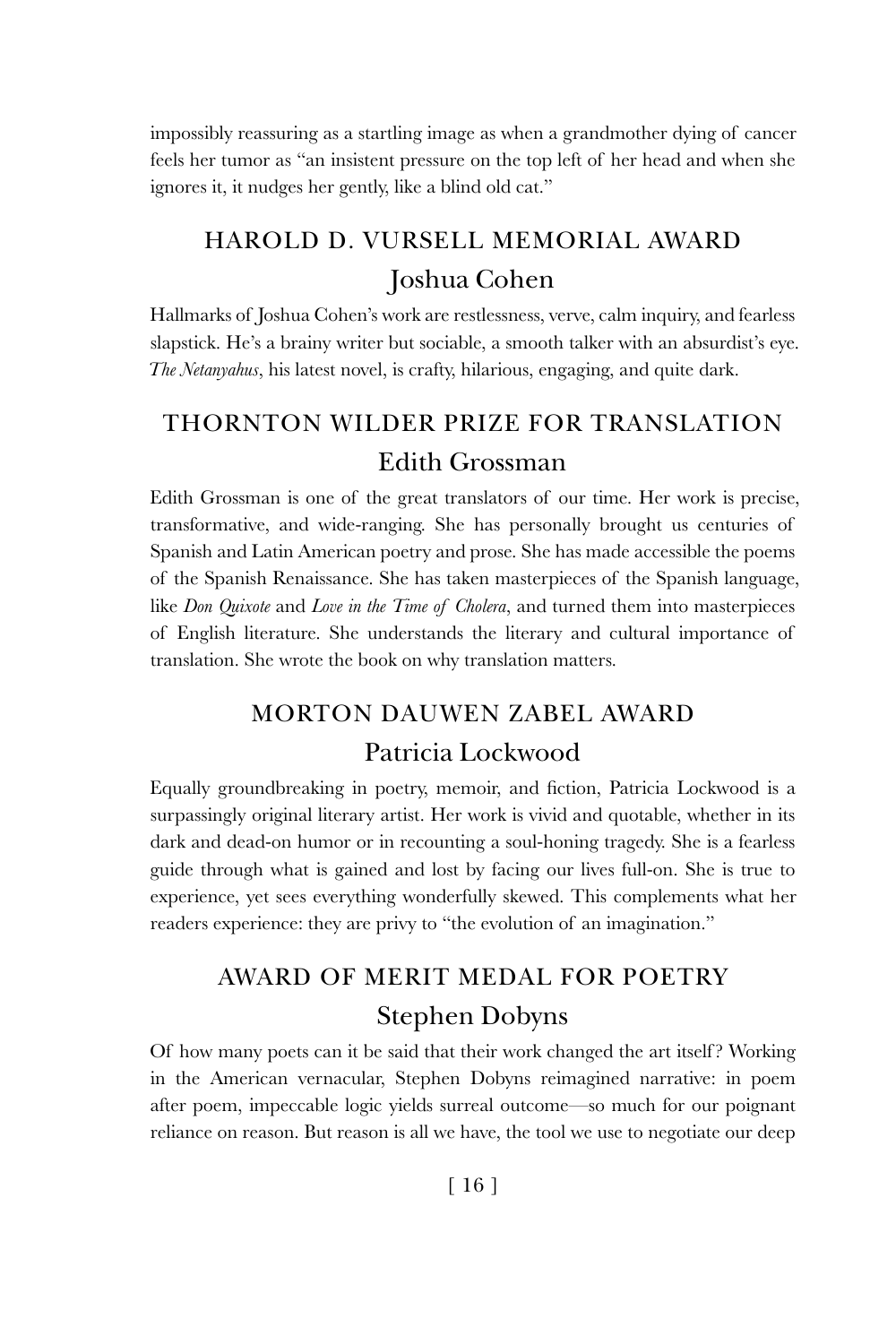misunderstandings and competing agendas. Dobyns writes with the despairing moral vision of the prophets, but these poems are utterly, permanently alive: in their wild comedy and daring and searing candor, they track the damage we do to each other and the parallel bitter wars within the self.

# CHRISTOPHER LIGHTFOOT WALKER AWARD Phillip Lopate

Phillip Lopate is one of the most brilliant and original essayists now working. So varied are his modes (the personal essay, the memoir, the novel, the critical study) and so wide-ranging his interests as to make his immense achievement difficult to characterize. His mind is supple, ardent, skeptical, capable of a tonic malice on occasion, but equally capable of articulate and passionate homage. He has sustained the lively openness of the student who observes and hypothesizes, refusing, admirably, to harden into the judge, that arbiter of standards and policies. He is a master, and also a joy to read.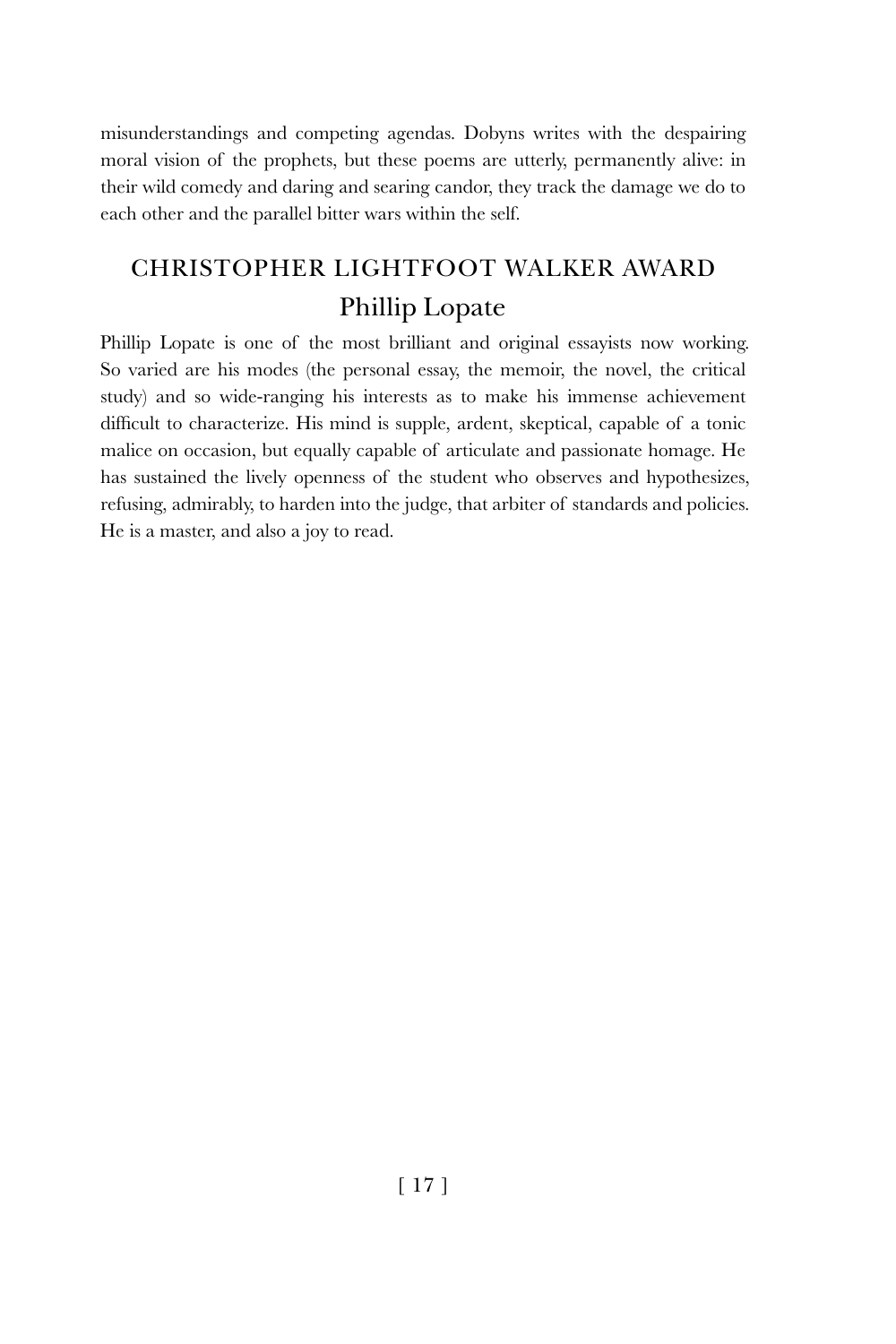### Awards in music

*Presented by Augusta Read Thomas*

#### ARTS AND LETTERS AWARDS

#### Marcos Balter

Surprises abound in the work of Marcos Balter. Drawing upon an ingenious diversity of means, methods, and sounds, Balter's compositional oeuvre ranges from improvising winds and works for full orchestra to intermedia pieces and works with dance. The experimental attitude in his work is expressed through his meticulous attention to detail, as well as his unique combination of exuberance and introspection.

#### Erin Gee

Often performing as vocalist in her own compositions with a microphone in each hand, Erin Gee has (to date) created a monumental series of thirty-four *Mouthpiece*  compositions that reveal her sophisticated, playful, fearless, and fecund imagination. She understands and, with skillful articulation, embodies the tremendous breadth and depth of the sonic possibilities of the human voice. Everything she does, no matter how mysterious, experimental, and exploratory, is firmly rooted in a musical sensitivity and intelligence.

### James Mobberley

James Mobberley is a composer who contributes equally important repertoires to music written for acoustic performing forces and electroacoustic instruments. His three-movement *Edges* for wind ensemble, *Lullaby* for mixed choir, and *Icarus Wept* for trumpet and fixed media are filled with deep love for humanity and mindblowing humor with his unique soundscape, imagination, and sophisticated textures. A strong advocate for new music, he is a dedicated mentor for numerous students.

#### Aaron Travers

Highly detailed, scintillating, multi-layered sonic landscapes shimmer with interweaving melodic lines amidst elegant harmonic fields. Chamber works *Dark Zone*, *Sanctuary,* and *Hunger* as well as *Yellowwood* for orchestra are each carefully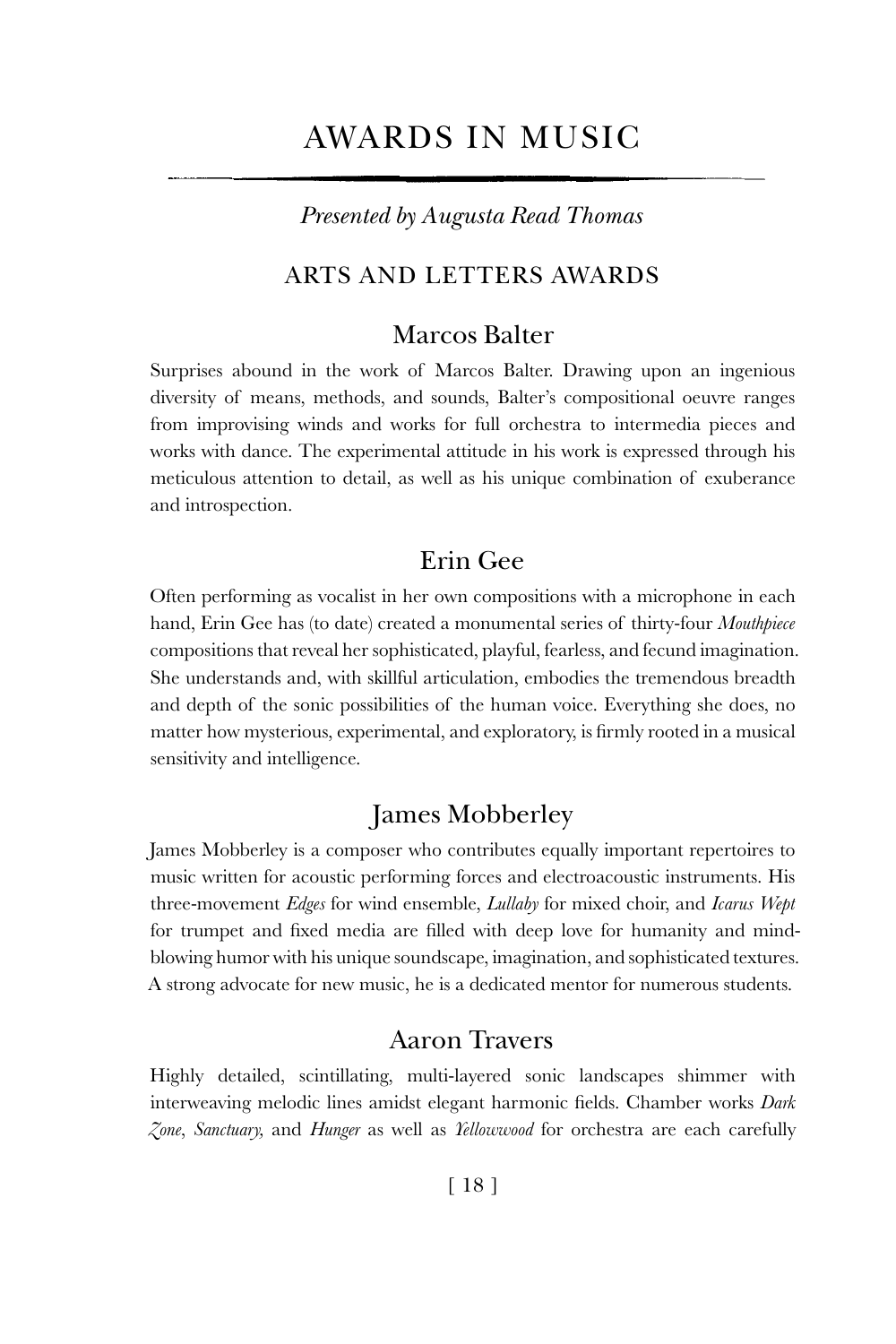wrought, clear, luminous, and evocative. Aaron James Travers never writes the same piece twice. He polishes his music like a lapidary. Each well-etched creation presents another facet of his kaleidoscopic craft.

# WALTER HINRICHSEN AWARD Orlando Jacinto García

Orlando Jacinto García has (throughout the years) created a series of monumental works utilizing various forces ranging from chamber to orchestral that reveal his unique mastery of musical time. An excellent example is his  $3<sup>rd</sup>$  string quartet entitled *"I never saw another butterfly"* in which he evokes a sense of suspended time, a quality of motionless, tilting, and bending time while creating a heartfelt musical drama founded in humanity.

### ANDREW IMBRIE AWARD Mike Holober

The jazz pianist, composer, and arranger Mike Holober writes music that is direct, sophisticated, highly energetic, and heartfelt, with a finely tuned sense of instrumental writing and sonority. Comfortable in a wide variety of mediums and genres, his work spans the gamut from large jazz orchestra to more intimate ensembles. He has worked extensively with the Gotham Jazz Orchestra, the Westchester Jazz Orchestra, as well as various European ensembles. *Don't Let Go*, a CMA New Jazz Work commission, was premiered by his octet, Balancing Act, at Symphony Space in 2018.

### CHARLES IVES FELLOWSHIPS Leila Adu-Gilmore

Composer-performer Leila Adu-Gilmore's compelling music crosses genres, drawing from her New Zealand and Ghanian roots and melding chamber music, electro-pop, opera, and more to make an original sound. She has composed for The Crossing, London Sinfonietta, So Percussion, and Gamelan Padhang Moncar, among others, and toured internationally with her own bands. Dedicated to social justice, Adu-Gilmore has taught music to incarcerated men at Sing Sing. She is currently an Assistant Professor at NYU Steinhardt.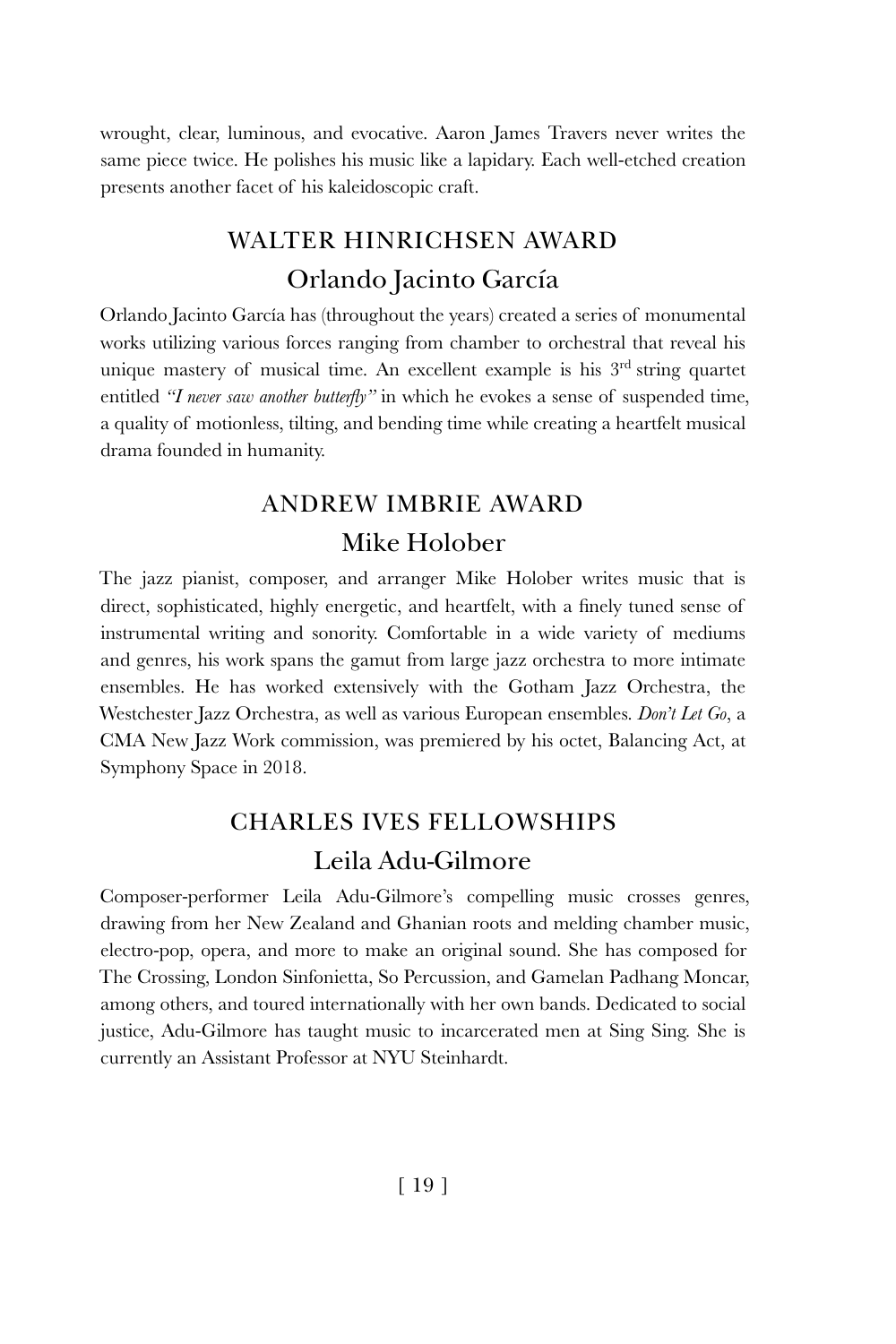### Sungji Hong

In her musical compositions such as *Prismatic* for piano and orchestra and *Lux Mundi* for chamber ensemble, prolific and versatile Korean-American composer Sungji Hong embraces multiple cultures and global ideologies which manifest in distinctive, evocative sonorities allied to convincing forms. At times complex and at times straightforward, her passionate music uses precise timbres to unfold dramatic, virtuoso gestures, iridescent colors, and vivid, atmospheric auras.

#### CHARLES IVES SCHOLARSHIPS

Brittany Green · Marco Jimenez · Paul Novak Nicole Russell · Michael Seltenreich · Kari Watson

### WLADIMIR AND RHODA LAKOND AWARD Katherine Balch

Katherine Balch is a composer whose formidable technical skills are matched by her voracious intellectual curiosity. Her work is rigorously and systematically organized, particularly in terms of tonal resources, yet eminently accessible. Her work for orchestra in particular suffuses listeners with mobile forms, subtle rhythmic flows, and rapturously unfolding timbres, foregrounding sheer beauty and direct emotional expression.

### GODDARD LIEBERSON FELLOWSHIPS Michael Gilbertson

Michael Gilbertson is a highly expressive lyrical composer who has developed a unique harmonic vocabulary. In *Graffiti: Concerto for Chamber Orchestra* he explores the desire to embrace the transgressive and temporal nature of that art form, creating a work that is both theatrical and intellectually stimulating. *The Beautiful & the Good*, a companion piece to Beethoven's *Symphony No.6*, illustrates his ability to absorb the past into his own musical identity.

#### Eric Nathan

Eric Nathan communicates meaningfully about life by presenting a range of musical emotions and characters in works such as *Missing Words* and *Concerto for Orchestra.* From serious to humorous to heartrending to joyful, his compositions are evocative and tell stories. His explorations of different inspirations, images, colors, harmonies, and textures are bound together in logical formal-designs and cohere into personal luminous soundscapes.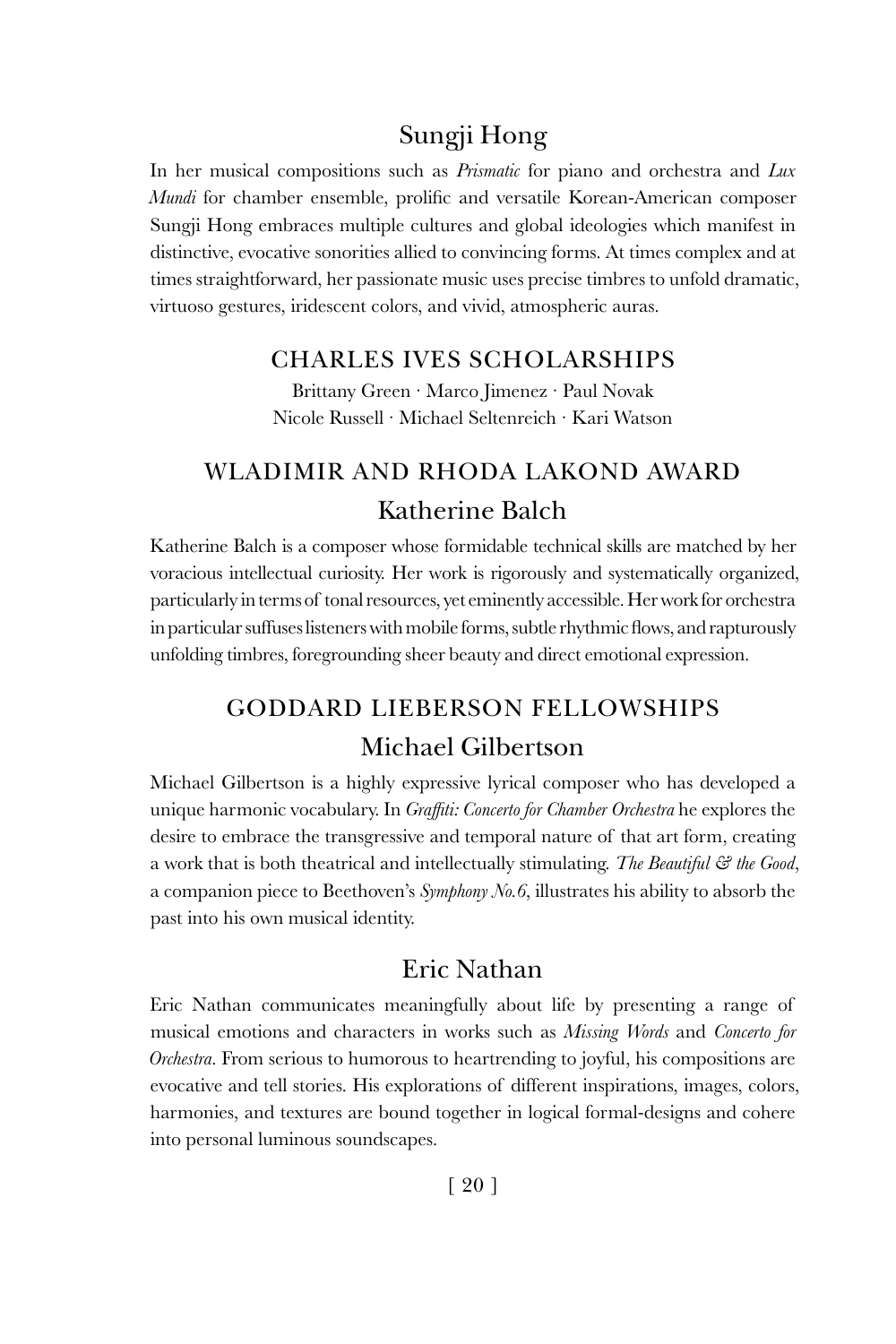# VIRGIL THOMSON AWARD IN VOCAL MUSIC Justin Dello Joio

A composer who has consistently followed his own personal creative star, Dello Joio's unique musical craft results in thoughtful, emotional compositions such as his opera *Blue Mountain* and his vocal settings of texts by e. e. cummings and Rilke, which sparkle, resonate, reflect, and always celebrate their singers and instrumentalists. He unfolds nuanced, integrated, and expertly proportioned architectural forms. The dramatic landscapes he conjures are spellbinding.

# RICHARD RODGERS AWARDS IN MUSICAL THEATER

*Presented by David Lang*

STAGED READING AWARDS

Driving In Circles Book, music, and lyrics by Jay Eddy

Perpetual Sunshine & The Ghost Girls Book and lyrics by Sara Cooper; Music by Lynne Shankel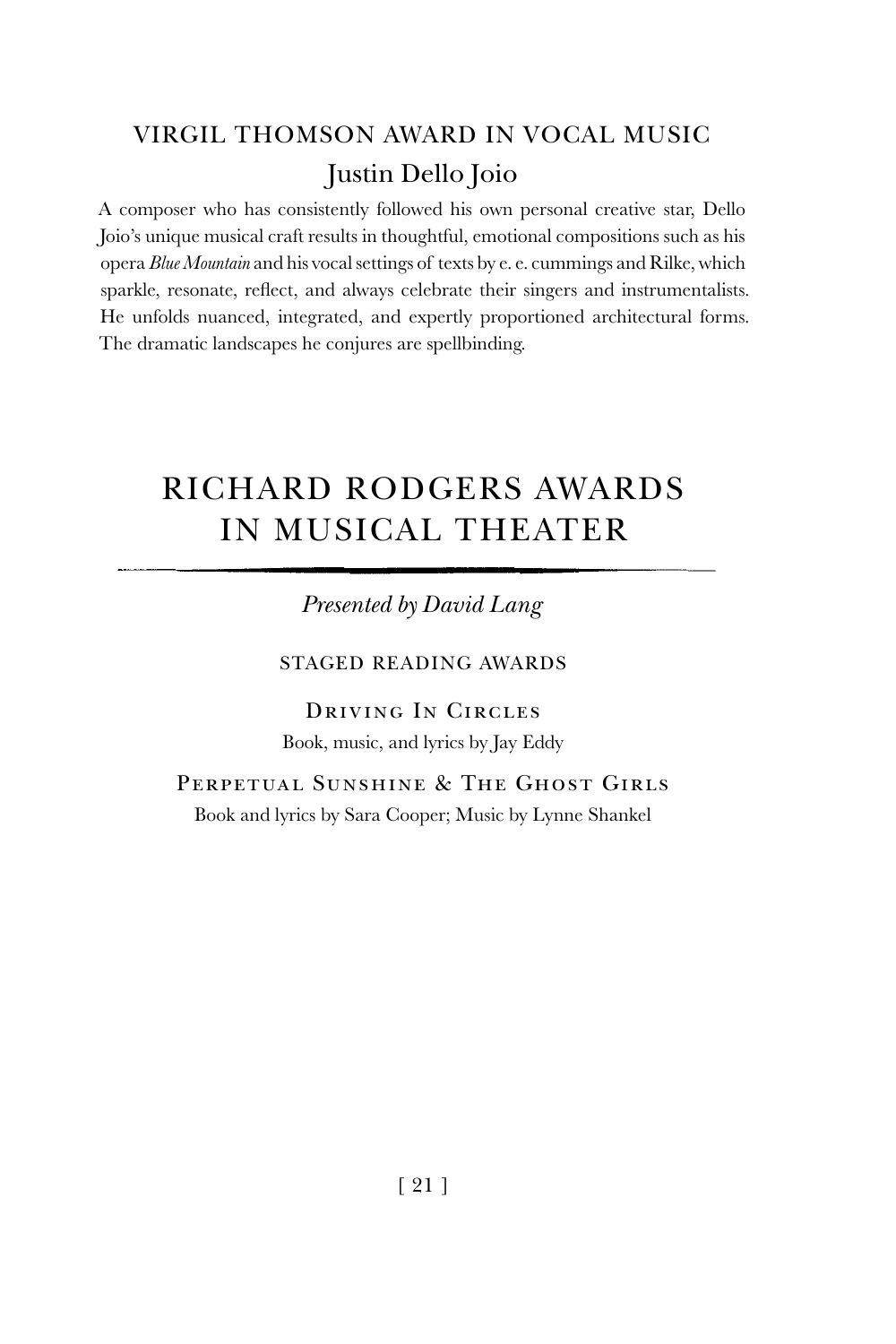# The Blashfield Address

David Remnick "When Nothing Is True"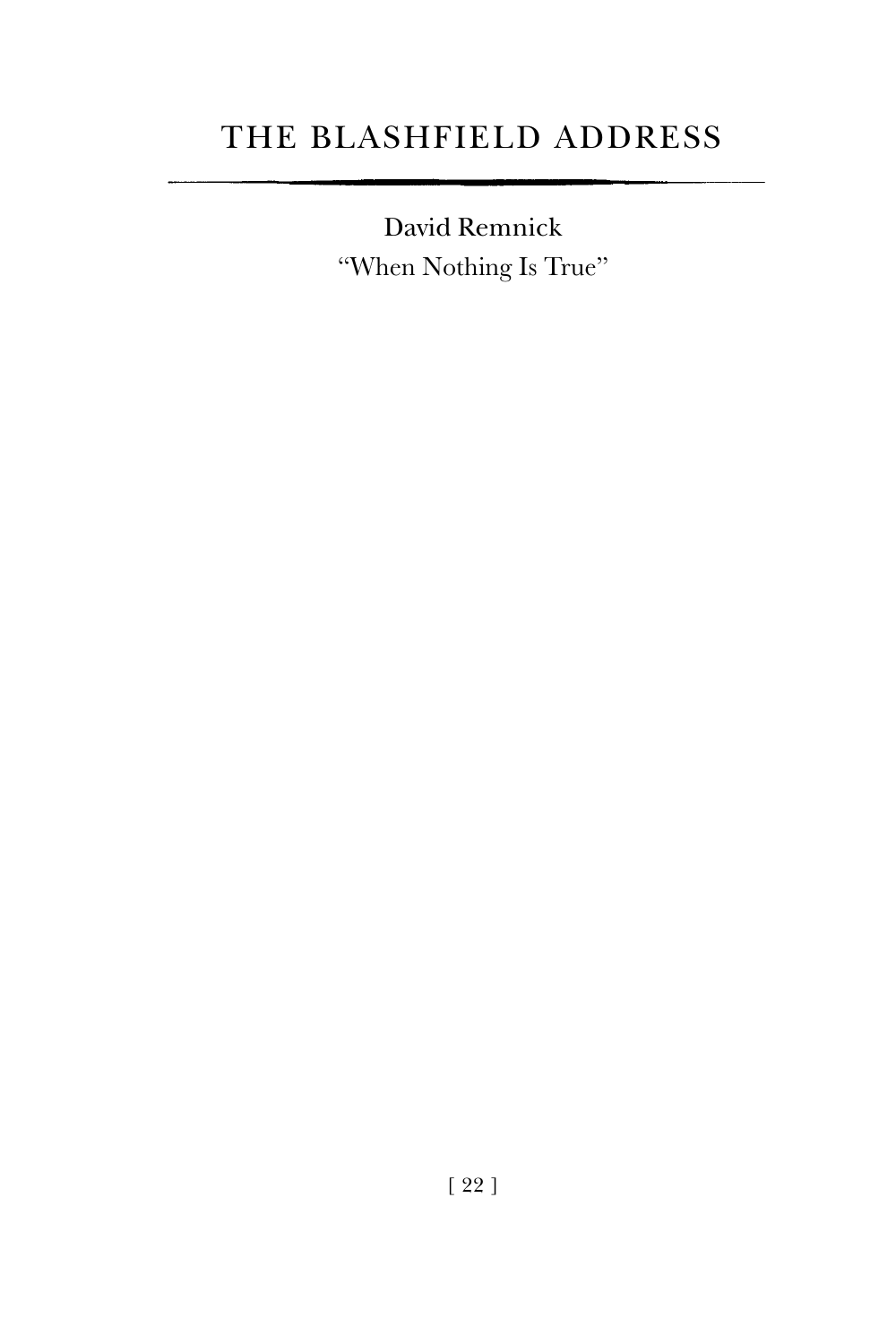## HIGHEST AWARDS AND MEDALS

### AWARD FOR DISTINGUISHED SERVICE TO THE ARTS *Presented by Lorrie Moore*

#### Edwin Frank

In addition to his own admirable career as a poet and essayist, Edwin Frank founded New York Review Books in 1999 to publish out-of-print books and new translations, and has worked as editor of its Classics series for over twenty years. His choice of overlooked titles from all languages presented in handsome paperback editions has added to the world's pool of excellent literature. His tireless work on translations has brought them to the highest level of accuracy and eloquence.

### GOLD MEDAL FOR DRAMA *Presented by Hilton Als*

### Adrienne Kennedy

When Adrienne Kennedy's first plays were produced in the early 1960s, the grand expansiveness of her vision was both understood and embraced, or not at all. Taking as her major theme the inner lives of Black American women, Kennedy's work—poetic, dense, imagistic, funky, real—rejected the tenets of the Black Arts Movement, say; there was nothing ideological about what she presented on the stage, and yet race framed so many of her monologues—arias, really—about loneliness, and the crippling effects of the white world on black skin. And yet she was different in approach than Imamu Baraka (LeRoi Jones) who founded the Black Arts Movement after Malcolm X's assassination in 1965. Kennedy didn't want to make work exclusively for Black audiences, she wanted to open up the Black world—the Black female world—to audiences at large. And this she did in one astonishing work after another: *Funnyhouse of A Negro* and *A Movie Star Has to Star in Black and White*, among other one acts, are pure anguish in miniature. Indeed, the majority of Kennedy's short plays, taken together, show us a universe of hurt that she elevates to poetry through brilliance of execution, an understanding of how politics works on the body, and how loneliness helps shape the American soul.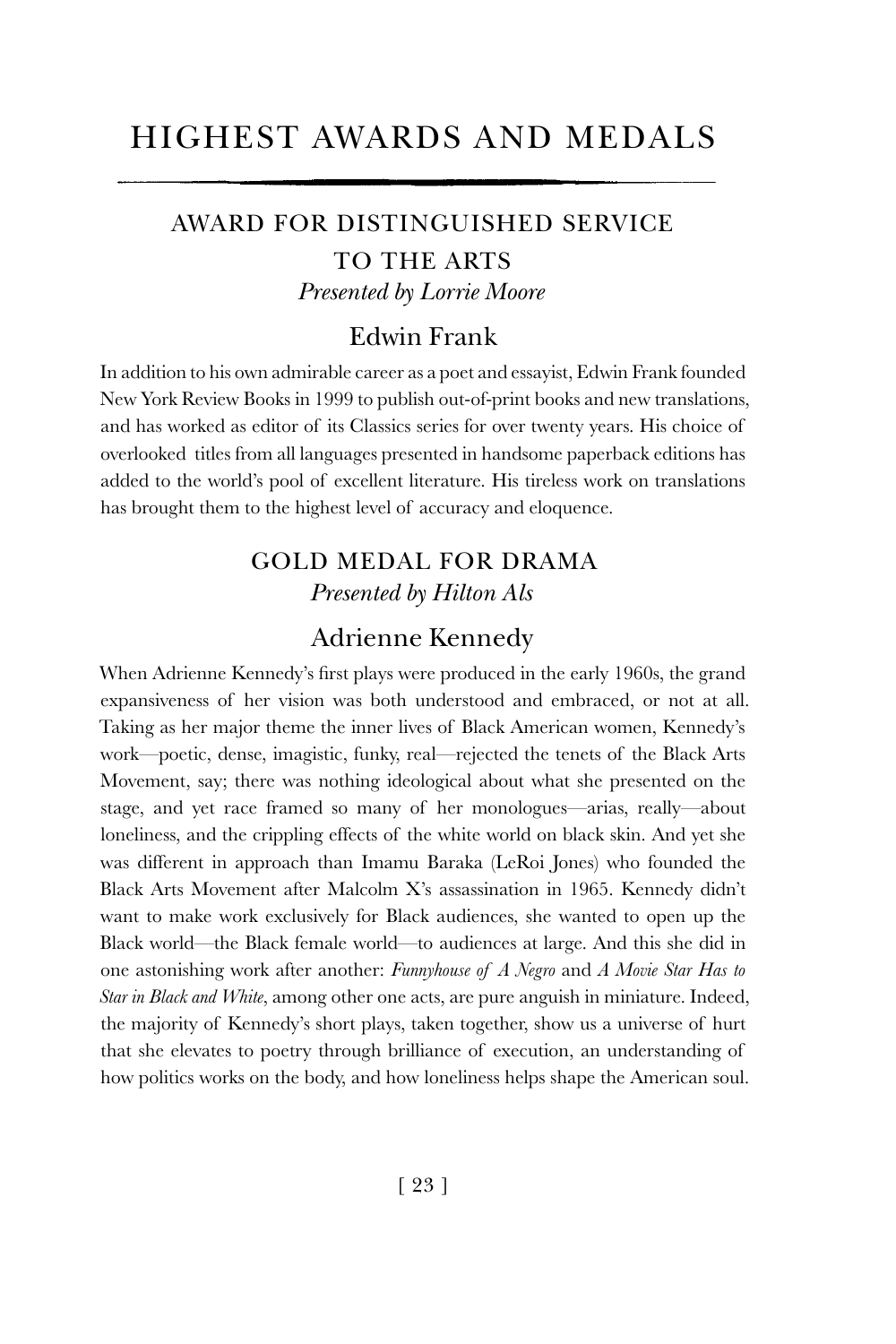### GOLD MEDAL FOR GRAPHIC ART *Presented by Thelma Golden*

#### Kara Walker

Kara Walker is best known for her graphic panoramic installations that confront the racist history of the antebellum South. In these works, Walker uses cut-paper silhouettes, a 19th-century technique associated with gentility and family portraiture, to depict the wrenching brutality of human enslavement, sexual violence, and the racialization of the Black body. Walker frequently references celebrated works of art and visual culture to upend dominant historical narratives. For a recent largescale installation in Tate's Turbine Hall in 2019, *Fons Americanus*, Walker created a monumental four-tiered fountain inspired by a memorial designed in 1901 to honor Queen Victoria and the British Empire that stands in front of Buckingham Palace. Central to Walker's fountain are the intertwined histories of Europe, Africa, and America wrought through colonization and the transatlantic slave trade, a traumatic past elided in most works of public memorialization. Walker's oeuvre includes painting, drawing, installation, filmmaking, sculpture, and print-making. She is one of the most extraordinary artists of her generation.

### MEDAL FOR SPOKEN LANGUAGE *Presented by Elizabeth Diller*

#### Anna Deavere Smith

The plays of Anna Deavere Smith, written and performed in her groundbreaking documentary style, amplify real voices in the search for justice. Her *Fires in the Mirror* (1992), nominated for the Pulitzer Prize for Drama, covers the aftermath of a riot in the Crown Heights neighborhood of Brooklyn in 1991. *Twilight: Los Angeles, 1992* (1993) covers similar unrest following the acquittals in the Rodney King police brutality case. Writing both plays involved interviewing hundreds of residents that bore witness to, and even participated in, the unrest—performing them involved transforming into nearly 40 of these residents through a series of monologues. In telling these stories, Smith explores how residents signal their identities, perceive people different from themselves, and how barriers between groups can be breached. *Notes from the Field*, her most recent play, explores issues of inequality, the criminal justice system, and contemporary activism. Both on stage and off, Smith demonstrates the power of the spoken word to gather meaning in the face of tragedy.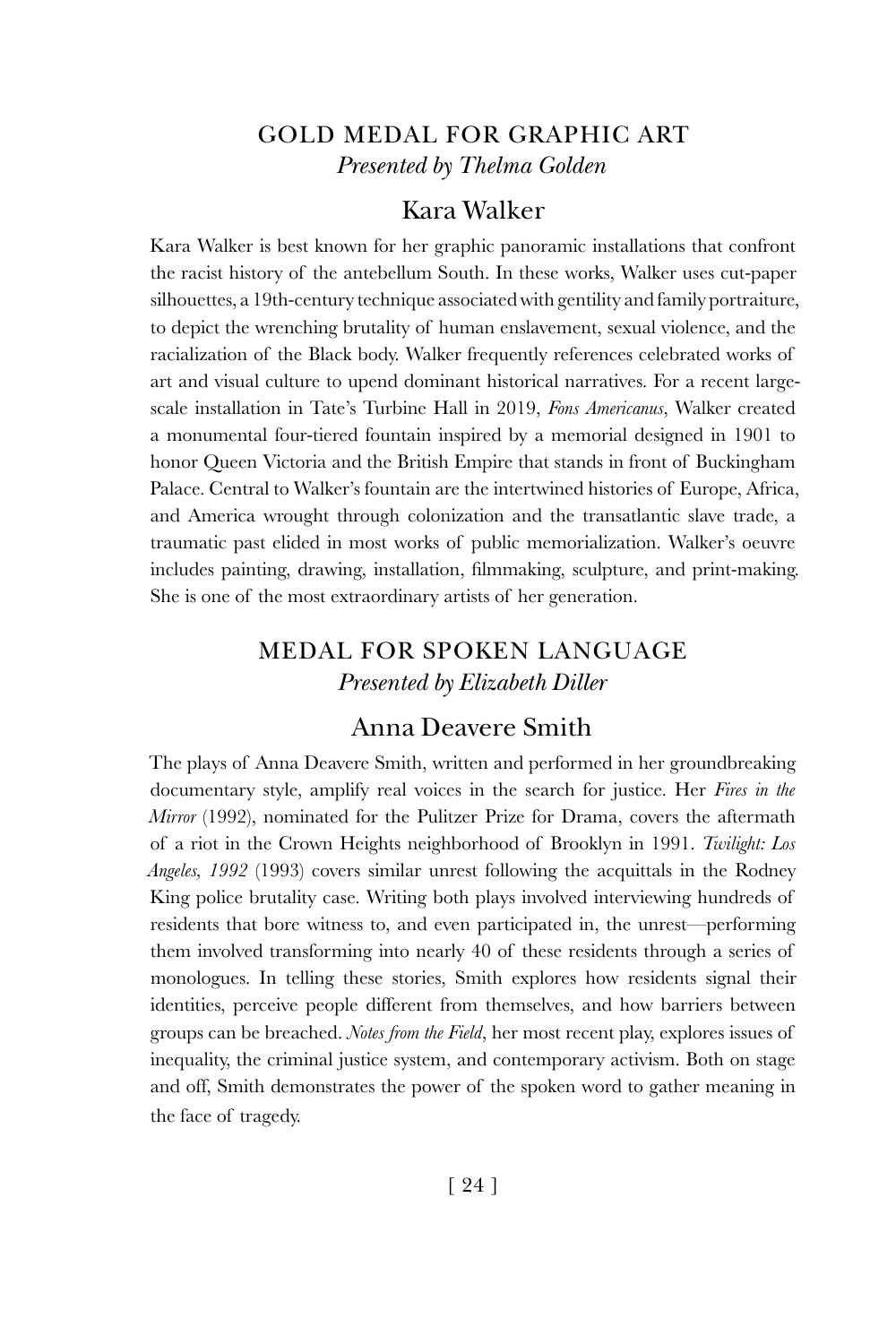# American Academy of Arts and Letters

The American Academy of Arts and Letters, founded in 1898 and chartered<br>by Congress to "foster, assist, and sustain an interest in literature, music, and the fine arts," is an honor society of the country's 300 leading voices in the fields of Architecture, Art, Literature, and Music. Election to the Academy is considered the highest formal recognition of artistic merit in this country. Early members include William Merritt Chase, Childe Hassam, Julia Ward Howe, Henry James, Edward MacDowell, Theodore Roosevelt, Augustus Saint-Gaudens, John Singer Sargent, Mark Twain, and Edith Wharton. Each year, in addition to electing new members as vacancies occur, the Academy presents exhibitions of art, architecture, and manuscripts, and readings and performances of new musicals. It is located in three landmark buildings designed by McKim, Mead & White, Cass Gilbert, and Charles Pratt Huntington, on Audubon Terrace at 155th Street and Broadway, New York City.

In fulfilling its mission, the Academy's most important activity has always been the recognition, through its annual awards, of outstanding achievement in architecture, visual art, literature, and music composition. The recipients of these awards are chosen by committees composed of Academy members. In 2022 the Academy gave awards to 65 recipients; the total amount expended for awards and grants was \$1.3 million.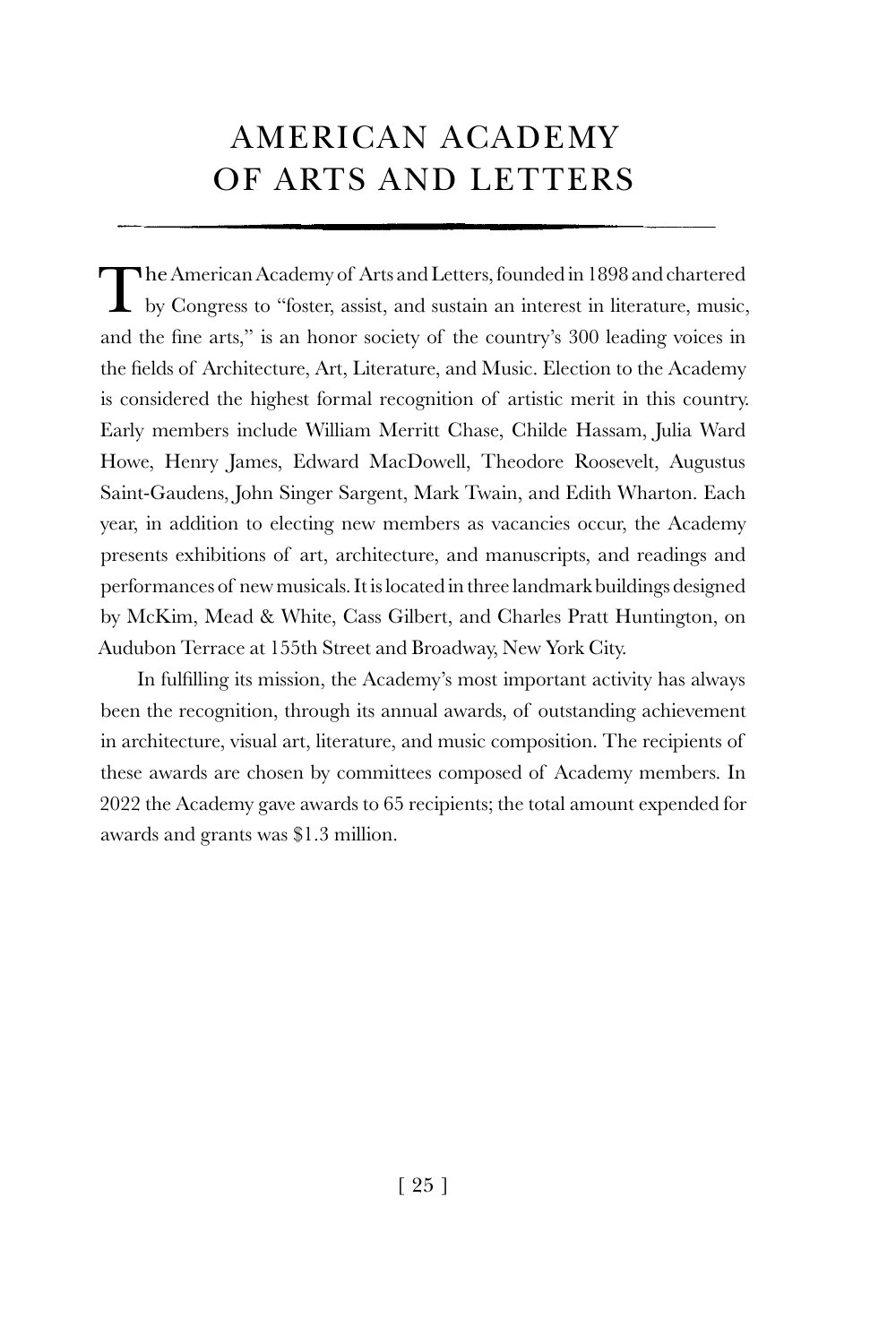### members of the academy

#### Department of Architecture

Deborah Berke Marlon Blackwell James Corner Elizabeth Diller Peter Eisenman Kenneth Frampton Frank Gehry Kathryn Gustafson

Steven Holl Walter Hood Thom Mayne Richard Meier Toshiko Mori Laurie Olin Thomas Phifer James Polshek

Michael Heizer

#### Robert A. M. Stern Nader Tehrani Billie Tsien Michael Van Valkenburgh Tod Williams Mabel O. Wilson Meejin Yoon

Annabelle Selldorf

#### DEPARTMENT OF ART

Robert Adams Laurie Anderson Jennifer Bartlett Lynda Benglis Lee Bontecou Mark Bradford Vija Celmins Mel Chin Chuck Close Jim Dine Mark di Suvero Lois Dodd Rackstraw Downes Carroll Dunham Nicole Eisenman Eric Fischl Mary Frank Suzan Frecon Charles Gaines Theaster Gates Robert Gober Red Grooms Ann Hamilton Mary Heilmann

Jenny Holzer Richard Hunt Robert Irwin Yvonne Jacquette Arthur Jafa Bill Jensen Jasper Johns Joan Jonas Alex Katz Alfred Leslie Glenn Ligon Maya Lin Robert Mangold Sylvia Plimack Mangold Brice Marden Julie Mehretu Catherine Murphy Bruce Nauman Claes Oldenburg Philip Pearlstein Judy Pfaff Adrian Piper Martin Puryear

Paul Resika Faith Ringgold Dorothea Rockburne Ed Ruscha Betye Saar David Salle Peter Saul Julian Schnabel Richard Serra Joel Shapiro Cindy Sherman Amy Sillman Lorna Simpson Kiki Smith Pat Steir Sarah Sze James Turrell Richard Tuttle Ursula von Rydingsvard Kara Walker Carrie Mae Weems Stanley Whitney Terry Winters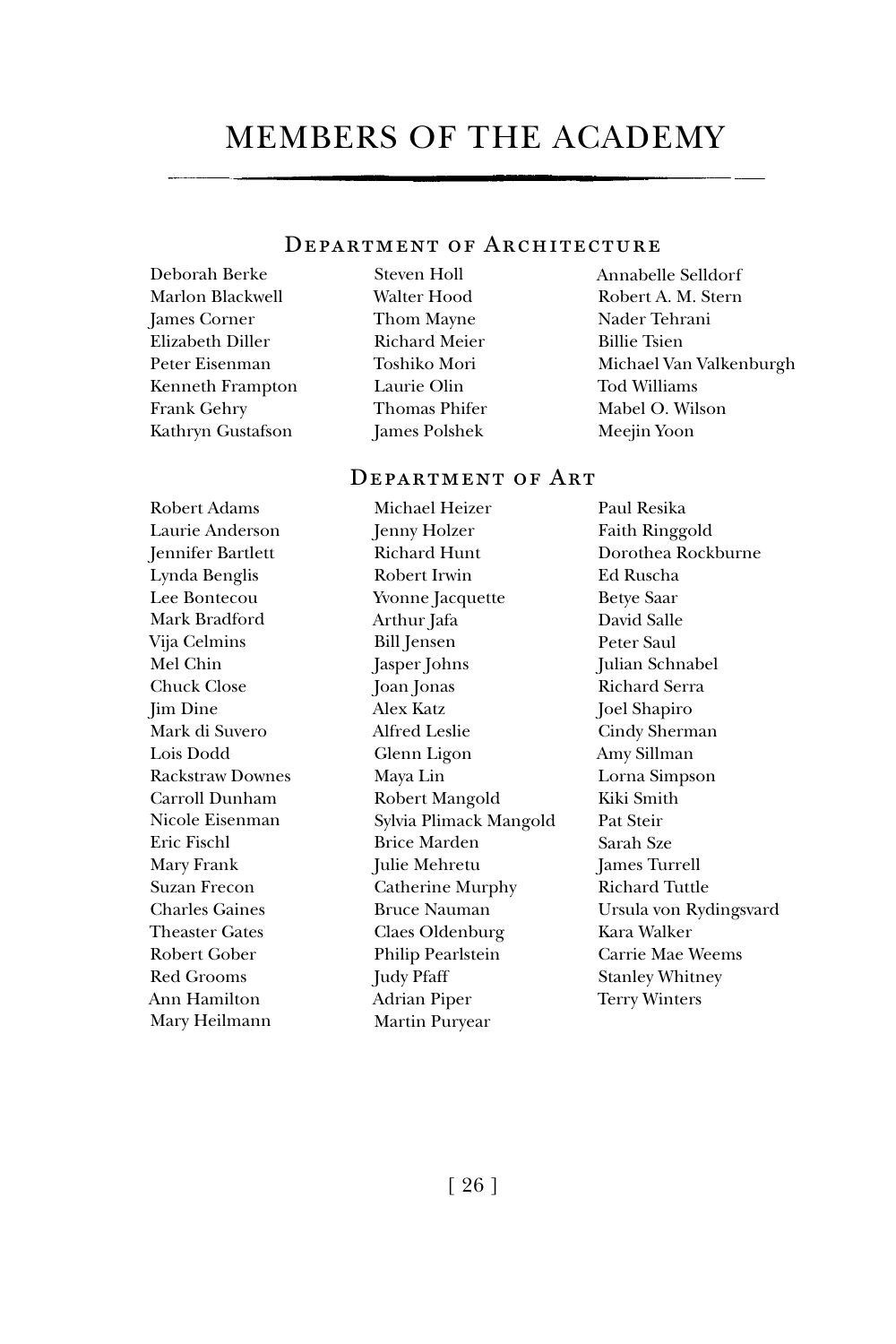#### Department of Literature

Renata Adler Sherman Alexie Isabel Allende Hilton Als Roger Angell Kwame Anthony Appiah Paul Auster Russell Banks John Barth Ann Beattie Louis Begley Wendell Berry Frank Bidart T. Coraghessan Boyle Robert Brustein Peter Carey Robert A. Caro Michael Chabon Ron Chernow Ta-Nehisi Coates Henri Cole Billy Collins Robert Coover Michael Cunningham Edwidge Danticat Lydia Davis Don DeLillo Junot Díaz Annie Dillard Rita Dove Dave Eggers Deborah Eisenberg Louise Erdrich Jeffrey Eugenides Jules Feiffer Richard Ford Jonathan Franzen Ian Frazier Mary Gaitskill Henry Louis Gates, Jr. Louise Glück

Mary Gordon Jorie Graham Stephen Greenblatt John Guare Allan Gurganus Joy Harjo Robert Hass Terrance Hayes Amy Hempel Edward Hirsch Edward Hoagland John Irving Ha Jin Diane Johnson Edward P. Jones Garrison Keillor William Kennedy Jamaica Kincaid Barbara Kingsolver Maxine Hong Kingston Elizabeth Kolbert Yusef Komunyakaa Jane Kramer Tony Kushner Jhumpa Lahiri David Mamet Colum McCann David McCullough Thomas McGuane John McPhee N. Scott Momaday Lorrie Moore Paul Muldoon Lynn Nottage Sigrid Nunez Joyce Carol Oates Tim O'Brien Sharon Olds Cynthia Ozick Suzan-Lori Parks Ann Patchett

Caryl Phillips Jayne Anne Phillips Robert Pinsky Richard Powers Richard Price Francine Prose Annie Proulx Claudia Rankine David Remnick Marilynne Robinson Kay Ryan George Saunders Stacy Schiff Grace Schulman David Sedaris Wallace Shawn Leslie Marmon Silko Charles Simic Mona Simpson Jane Smiley Tracy K. Smith Gary Snyder Art Spiegelman Elizabeth Strout Amy Tan Paul Theroux Natasha Trethewey Calvin Trillin Anne Tyler Helen Hennessy Vendler Rosanna Warren Edmund White John Edgar Wideman Joy Williams Terry Tempest Williams Garry Wills Tobias Wolff Charles Wright Kevin Young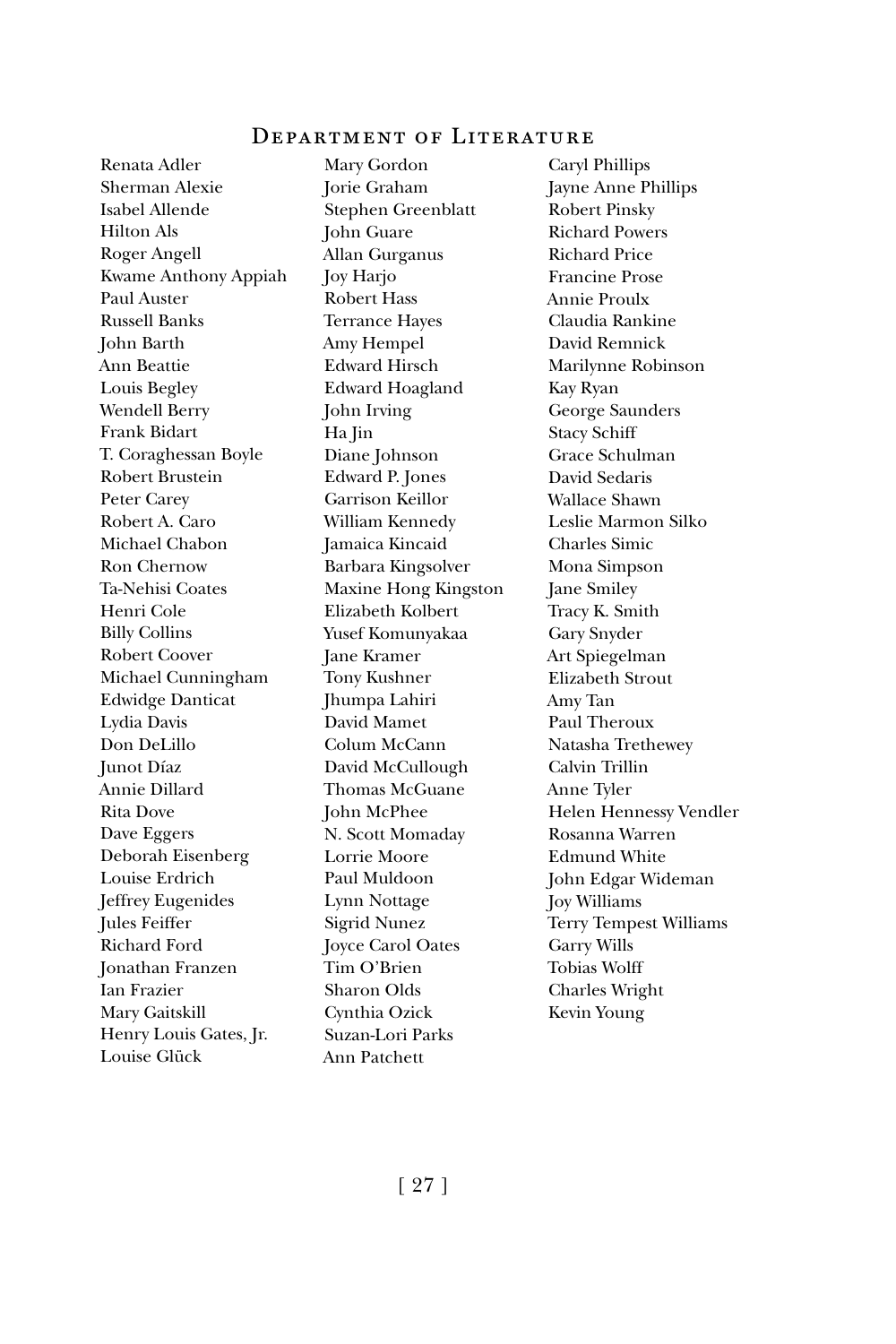#### Department of Music

John Adams John Luther Adams Samuel Adler T. J. Anderson Robert Beaser William Bolcom Martin Bresnick Chen Yi John Corigliano Sebastian Currier Anthony Davis David Del Tredici Philip Glass John Harbison Stephen Hartke Jennifer Higdon

Stephen Jaffe Betsy Jolas Aaron Jay Kernis David Lang Paul Lansky Tania León Fred Lerdahl George E. Lewis Annea Lockwood Wynton Marsalis Meredith Monk Tobias Picker David Rakowski Shulamit Ran Bernard Rands Steve Reich

Terry Riley Ned Rorem David Sanford Joseph Schwantner Roberto Sierra Alvin Singleton Christopher Theofanidis Augusta Read Thomas Henry Threadgill Joan Tower Chinary Ung Melinda Wagner Julia Wolfe Yehudi Wyner Ellen Taaffe Zwilich

#### American Honorary Members

Woody Allen Mikhail Baryshnikov Bob Dylan Bill T. Jones Spike Lee Robert Levin

Yo-Yo Ma Joni Mitchell Leontyne Price Martin Scorsese Meryl Streep Twyla Tharp

Michael Tilson Thomas Alice Waters Robert Wilson Frederick Wiseman

#### Foreign Honorary Members

| Thomas Adès         | Caryl Churchill    | Toyo Ito             |
|---------------------|--------------------|----------------------|
| Chimamanda Ngozi    | Francesco Clemente | Elfriede Jelinek     |
| Adichie             | J. M. Coetzee      | Anish Kapoor         |
| David Adjaye        | Rachel Cusk        | William Kentridge    |
| El Anatsui          | Anita Desai        | Anselm Kiefer        |
| Tadao Ando          | Balkrishna Doshi   | Jo Kondo             |
| Margaret Atwood     | Margaret Drabble   | Rem Koolhaas         |
| John Banville       | Norman Foster      | Milan Kundera        |
| Julian Barnes       | Athol Fugard       | György Kurtág        |
| Bei Dao             | Damon Galgut       | Yayoi Kusama         |
| Harrison Birtwistle | Alexander Goehr    | Magnus Lindberg      |
| Leo Brouwer         | Sofia Gubaidulina  | Antonio López-Garcia |
| Ian Buruma          | Andreas Gursky     | Fumihiko Maki        |
| Roberto Calasso     | David Hockney      | Ian McEwan           |
| Anne Carson         | Kazuo Ishiguro     | Rafael Moneo         |
| Unsuk Chin          | Arata Isozaki      | Alice Munro          |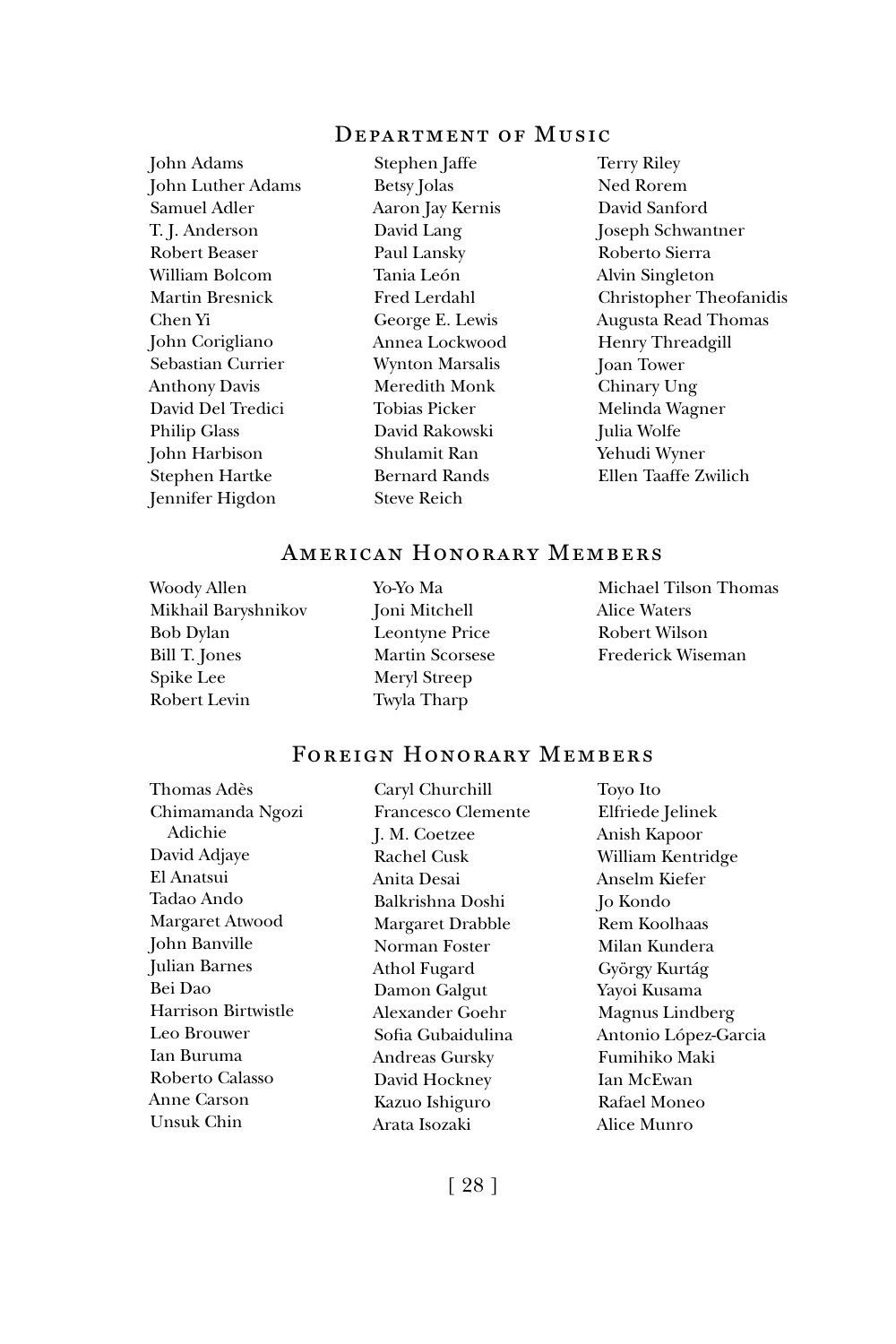Haruki Murakami Glenn Murcutt Edna O'Brien Sheila O'Donnell Kenzaburo Oe Michael Ondaatje Orhan Pamuk Nicanor Parra Arvo Pärt

Gerhard Richter Bridget Riley Salman Rushdie Kaija Saariaho Doris Salcedo Sebastião Salgado R. Murray Schafer Kazuyo Sejima Alvaro Siza

Zadie Smith Pierre Soulages Wole Soyinka Tom Stoppard Thomas Struth Colm Tóibín Luc Tuymans Mario Vargas Llosa Ngūgū wa Thiong'o